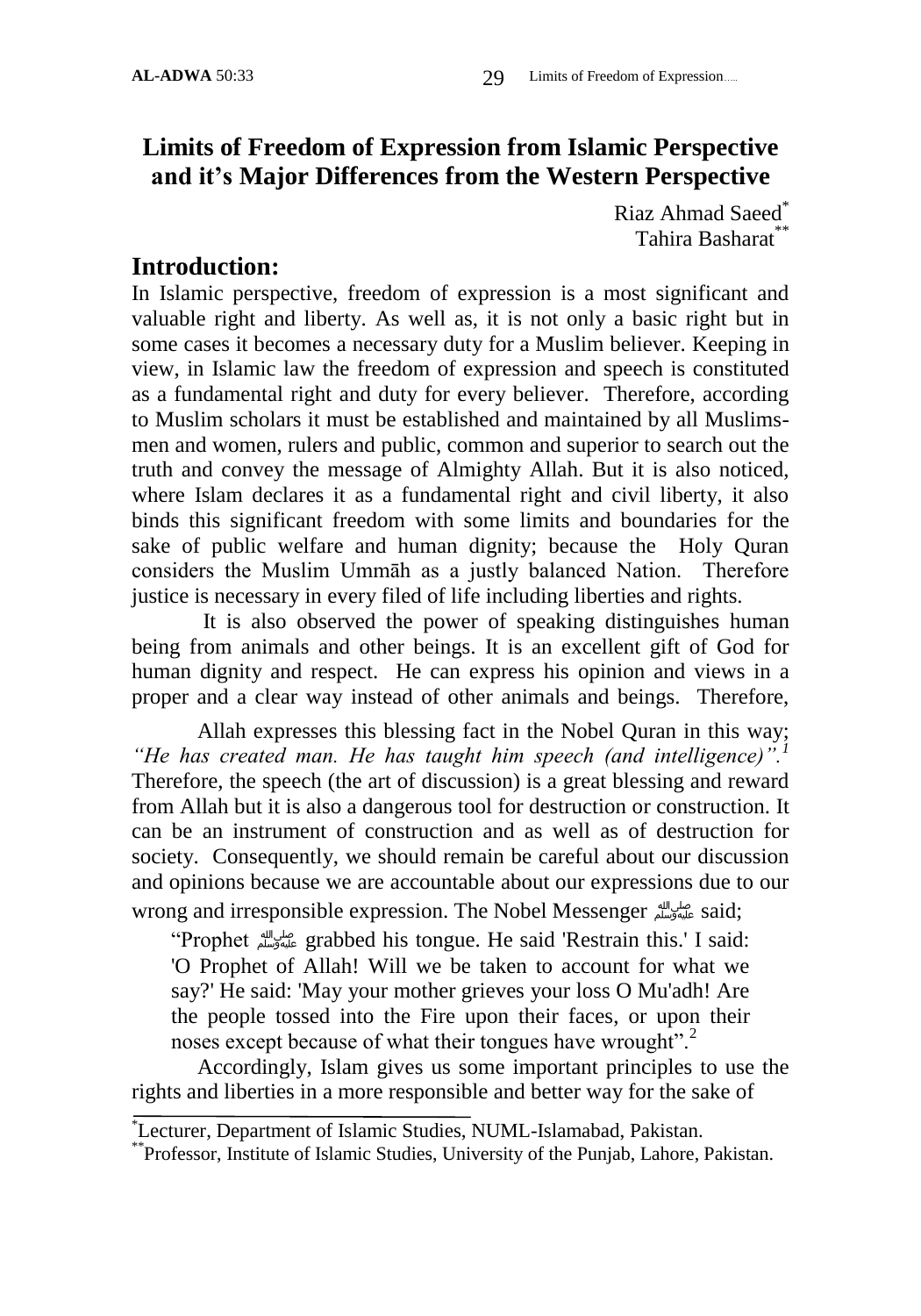society. In other words, Islam describes the limitations of freedom of expression to save the society from any kind of anarchism and disturbance. In this paper, I will try to elaborate some of the most important principles, limits and restrains on freedom of speech from the Islamic perspective and its major differences from the western freedom of expression.

#### **To adopt the Fair & true Speaking:**

The foremost principle of Islamic freedom of expression is fair and true speaking. Many of the Qurānic verses and Aḥādīth of the Prophet صلى الله عليه وسلمidentify it as a permanent feature of the Islamic Society. As well as, fair speaking is the most vital principle of expression and discussion in Islamic teachings. Therefore, the Quran emphasizes on this important rule of expression in different ways. Allah commands to the believers; *"And communicate fairly to the People".<sup>3</sup>* Prof.HāshimKamālī elaborates, "This text of the Quran is also self-evident of the point that the gift of speech and freedom to utilize it must always aim at showing courtesy while dealing with others".<sup>4</sup> The Quran takes another bold step and prohibits harsh arguing with other religious communities. Allah commands in His Book;

> ﴿وَلَا تُجَادِلُوا أَهْلَ الْكِتَابِ إِلَّا بِالَّتِي هِيَ أَحْسَنُ إِلَّا الَّذِينَ ظَلَمُوا مِنْهُمْ﴾ َأ آ **ٔ** أ م َ

ءَ<br>ا غ<br>م "And argue you not with the People of the Book, except with good way". $5$ 

In Islamic perspective, fair speaking is considered as an important feature of ethics and an extra charity in Islam. Therefore, the teachings of Islam consider fair speaking as a free charity. In Islamic teachings the fair expression is recommended otherwise silence is better than speaking. The beloved Prophet صلى الله عليه وسلمsays, *"Whoever believes in Allah and the Dooms Day let him say good words or otherwise keeps silent".<sup>6</sup>*Consequently, we can easily perceive that the fair speaking is a general principle of speech and expression in the Islamic teachings. Therefore, the Muslims are recommended to adopt this principle in freedom of expression as daily routine.

## **To avoid telling false:**

The second important principle and primary limit of Islamic freedom of expression is to avoid wrong speaking and wrong statement. The Divine Book of Allah in many verses focuses on avoids telling a lie. Almighty Allah commands in the Nobel Quran;

$$
\mathbb{R}_{\bar{e}}^{\frac{1}{2}}
$$

"So avoid the unclean lines of idols and avoid false statement".<sup>7</sup>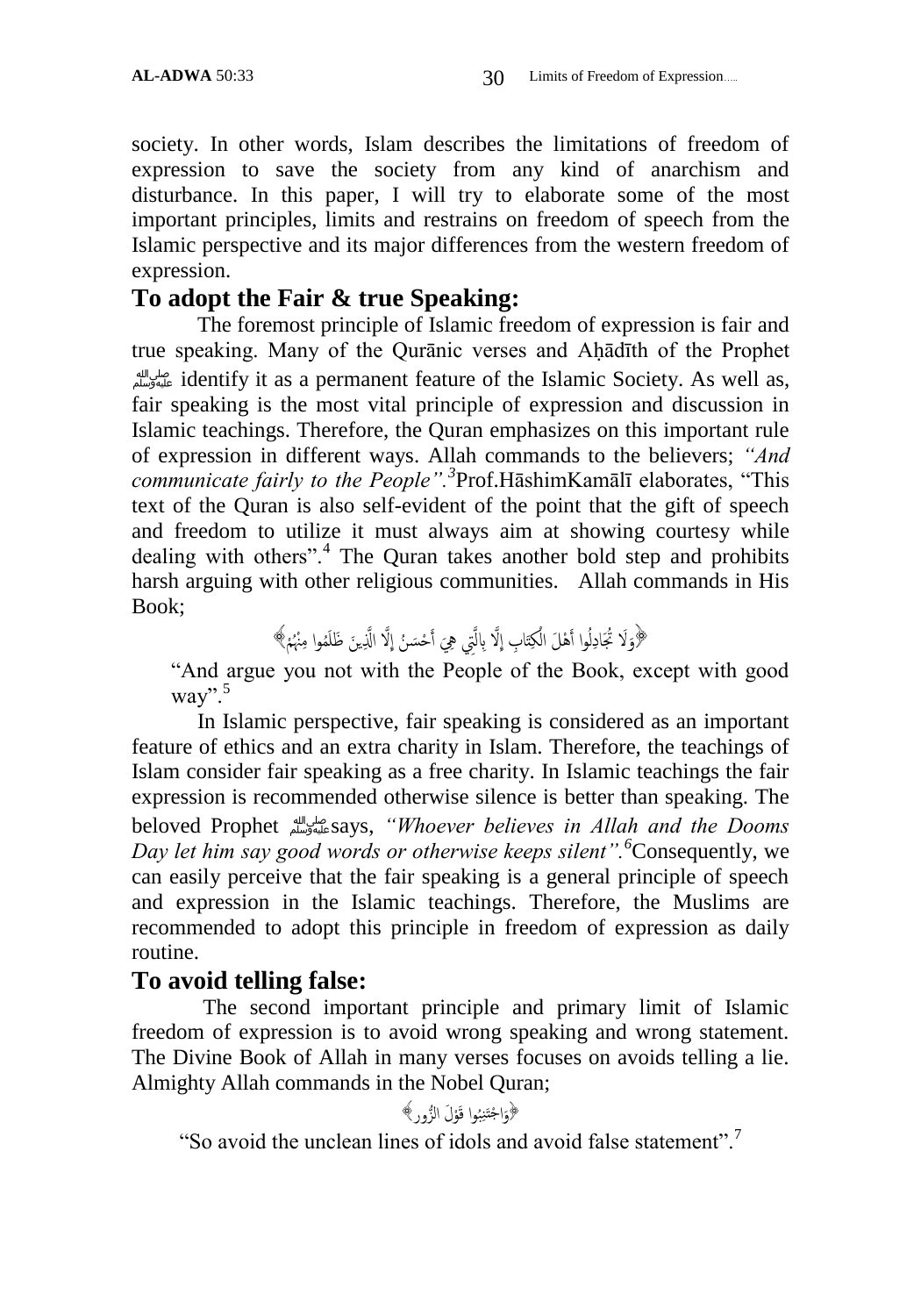According to ImāmĀlūsī views, "The word al-Zūr means absolute lie, al-Zūr is also used in the sense of the deviation from reality, lying and insert unrealistic statements".<sup>8</sup> Therefore, in Islamic teachings, Qawl al-Zūr (wrong statement) and Shahādat al-Zūr (to bear wrong witness) is considered a greatest sin and Muslims are taught to condemn it. Allah mentions in the Quran;

> ﴿وَالَّذِينَ لَا يَشْهَدُونَ الزُّورَ وَإِذَا مَرُّوا بِاللَّغْوِ مَرُّوا كِرَامًا﴾ ا َ آ

**ء**<br>. Those who witness no falsehood, and, if they pass by futility, they pass it with decent".<sup>9</sup>

The Holy Prophet صلى الله عليه وسلمconsiders it one of the biggest sins. Hadīth of the Prophet صلى الله عليه وسلمleads us;

"Shall I not tell you of the biggest of the great sins?" the companions said; "Yes, O Allah's Messenger, the Prophet said; "To join partners in worship with Allah. The Prophet sat up after he had been reclining and said; "and I warn you against giving wrong statement and fake witness, I warn you against giving wrong statement and fake witness, I warn you against giving wrong statement and fake witness".<sup>10</sup>

In another Ḥadīth, to bear a wrong witness is said to be the cause of hell punishment. The beloved Prophet صلى الله عليه وسلمwarns; *"Whoever bears a witness against a Muslim of which he does not deserve, let him prepare for himself a place in the Hell fire".<sup>11</sup>* Muslims are also ordaining to avoid unnecessary things, activity etc., which are not beneficial in this world and the hereafter. We are found these teachings often repeated in Islamic sources. The Quran says;

#### ﴿وَالَّذِينَ هُمْ عَنِ اللَّغْوِ مُعْرِضُونَ﴾ آ ا َ

#### *"Who (The believers) avoid vain talk".*<sup>12</sup>

Here, Sheikh "Abdul *ReḥmānSa"dī* explains the word *Laghw* means, "It is the word that there is nothing a good nor a religious or worldly benefit. It is like the word of foolish persons".<sup>13</sup> Another leading scholar *ImāmBaghawī* interprets the same word as, "*Laghw* means, to avoid all kinds of loose and cheap talks and fun and others expressions which are not permissible to say and act".<sup>14</sup> The Prophetensial is reported to have said, *"The goodness of Islam of a believer is to leave which does not concern him".*<sup>15</sup> Islam does not like telling a lie. Islam restrains false and fake speech. Ian addition, Islam does not allow evil and false speech under the excuse of freedom of speech. Here, Mr. "Alī Muhammad rightly argues, "Speech is unsuitable or evil when it is obscene, immoral or hurting. Evil speech limits and hinders the discovery of truth and thus violates human dignity. Therefore, restricting evil speech is justifiable for freedom of speech".<sup>16</sup> In very simple words, false and fake expression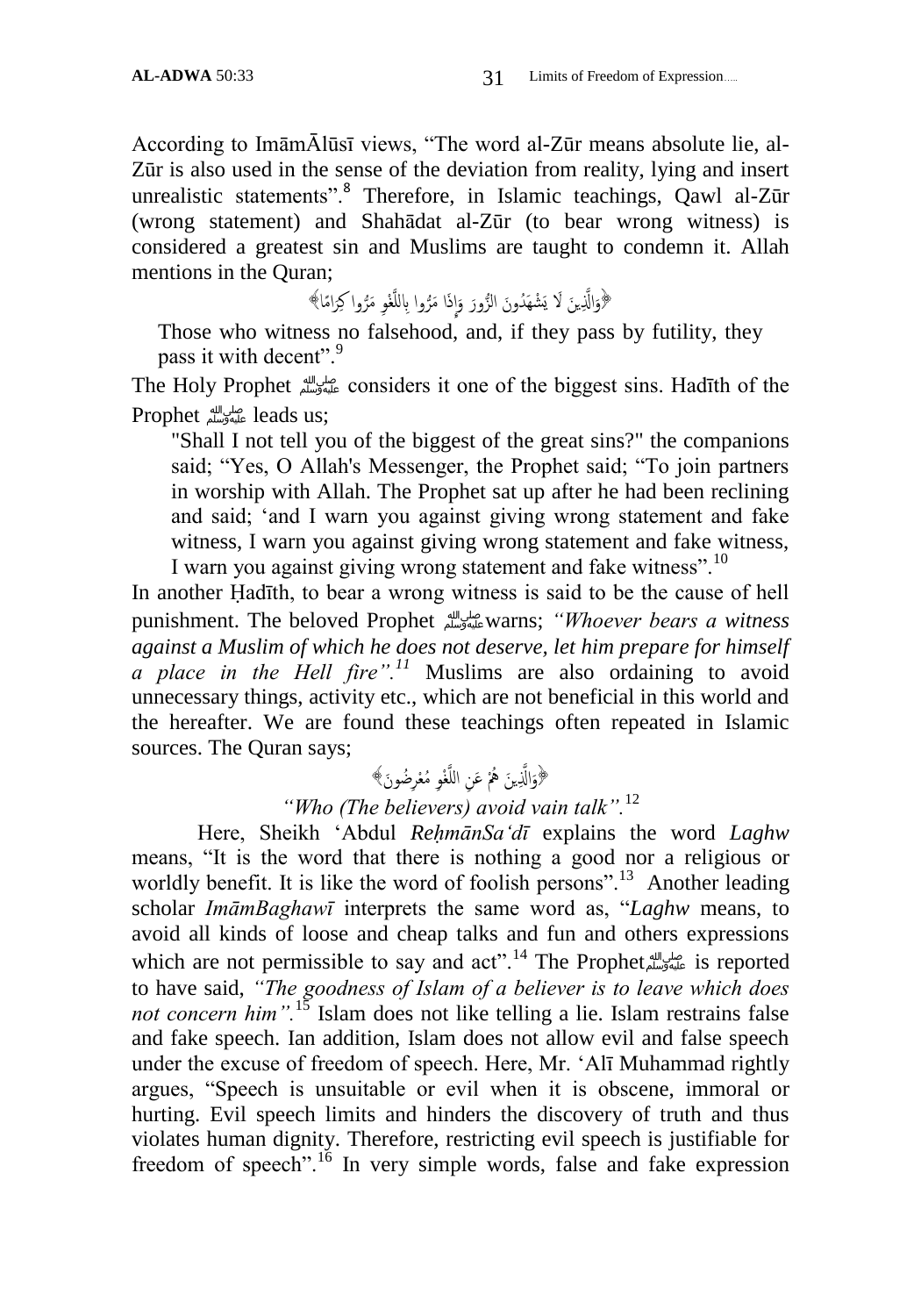cannot be allowed under the banner of freedom of expression and criticism.

#### **Not to make Fun of others (Mocking):**

Not to make fun of others is also a significant restriction and principle of Islamic freedom of expression**.** The Quran and Ḥadīth also forbid from it and do not allow laughing at others at any coast. Therefore, Allah forbids it in the Quran;

#### ﴿يَا أَيُّهَا الَّذِينَ آمَنُوا لَا يَسْخَرْ قَوْمٌ مِّن قَوْمٍ عَسَىٰ أَنيَكُونُوا خَيْرًا مِّنْهُمْ ﴾ ∶<br>∶ ٍ

"O believers, Let not some men among you laugh at others".<sup>17</sup> Prof. Dr. NāsirSa"dī interprets the verses likely to say, "Do not make fun of others, it is also an important right of believers, some of them on some others, verbally or through any act, it is forbidden to contempt a Muslim brother in any way".<sup>18</sup> A renowned Islamic scholar of twentieth century SayyīdMaudūdī comments on this issue in details;

"Mocking does not only imply with the tongue only but it also includes mimicking somebody, making pointed references to him, laughing at his words, actions, or appearance. What is actually forbidden is that one should make fun of another, for under such ridicule there always lie feelings of one's own superiority and the others abasement and contempt, which are morally unworthy of a gentleman".<sup>19</sup>

As well as, the Prophet Muhammadصلى الله عليه وسلم considers it as an excessive sin to degrade a Muslim believer. The Prophet صلى الله عليه وسلمsays; "This evil is an enough for a man that he degrades his Muslim brother".<sup>20</sup> Here, I think anybody have not a right at all to degrade any person without right even he has belong to a non-Muslim community because Islam gives them complete protection. The basic motive of mocking (Making fun to others) is self-admiration. The Quran commands the Prophet صلى الله عليه وسلم to avoid these bad manners. Syed Maudūdī comments, "Insulting and pointing at the people and porting suspicions and spying on others are, in fact, the evils that cause mutual enmities and then lead to grave mischief. In this connection, in the light of the guidance of the Quran and Ḥadīth, we can infer the Law for libel. He further says , "The Islamic law, on the contrary, recognizes a basic honor for every person and gives nobody the right to attack it, no matter whether the attack is based on reality or not, and whether the person who has been attacked has a reputation of his own or not".<sup>21</sup> Hence Allah commands;

#### $\langle \hat{\mathbf{x}} \rangle$ أَوَلَا تُصَعِّرْ خَدَّكَ لِلنَّاسِ وَلَا تَمْشِ فِي الْأَرْضِ مَرَحًا ۚ إِنَّ اللَّهَ لَا يُحِبُّ كُلَّ مُخْتَالٍ فَخُورٍ َ **ٔ** َ ِ َ

**.** "And swell not thy cheek (for pride) at men, nor walk in insolence through the earth, for Allah loveth not any arrogant boaster".<sup>22</sup>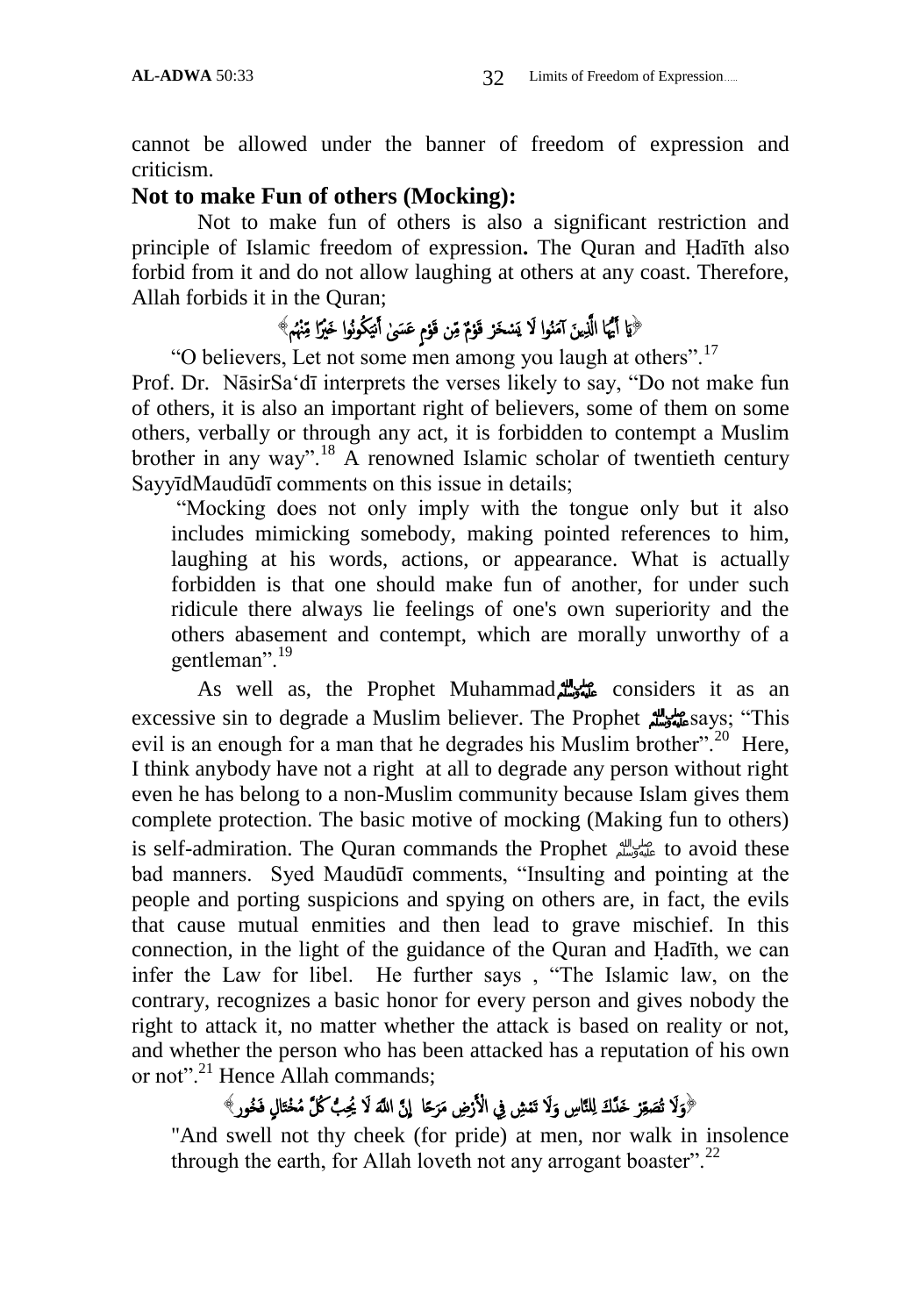Although, in all over the world the Print and Mass media have adopted insult, mocking and defamation of others on the name of freedom of speech and criticism but Islam strictly forbids all kinds of insulting and mocking under the banner of freedom of expression, criticism and even for so-called entertainment and humorous on the price of human dignity.

### **To avoid Defaming and Sarcasm:**

The fifth vital most principle and limit of the Islamic freedom of speech is to avoid defaming and sarcasm. In simple words, defamation means to insult others in any way. In Islamic point of view, defamation is a social charge and pollutes personal dignity of a man in a society. Even a parody or humorous which insults a man is forbidden in the Word of God (Allah). According to the Qurānic discourse;

﴿وَلَا تَلْمِزُوا أَنفُسَكُمْ وَلَا تَنَابَزُوا بِالْأَلْقَابِ ۖ بِئْسَ الِاسْمِ ۖ الْفُسُوقُ بَعْدَ الْإِيمَانِ ۚ وَمَن لَّمْ يَتُبْ فَأُولَـئِكَ هُم الظَّالِمُونَ﴾ ُف **ٔ** ٔ أ م أَ ∶<br>∶ َ م ِ ِ  $\frac{1}{2}$ َ َتُ ي ە<br>أ أ نو<br>د "Nor defame nor be sarcastic to each other, nor call each other by nicknames: Ill-seeming is a name connoting wickedness, after he has believed $\cdot$ "<sup>23</sup>

Here, a contemporary Mufassir Sheikh Nāsir al-Sa"dī says about this verse of the Quran; "Do not blame one another, al-Lumz is insult in saying and al-Humz insult in action: indeed, both are forbidden".<sup>24</sup>According to SayyīdMaudūdī"s interpretations of these verses of the Holy Quran;

"So, it is very shameful act for a Muslim that he should earn a name for using abusive language and for immodest behavior. If a disbeliever earns reputation for himself for mocking people, or taunting them, or for proposing evil and offensive titles for others, it may not be a good reputation from the point of view of humanity, but it at least goes well with his disbelief. But if a person after affirming the Faith earns reputation on account of these kinds of bad and shameless qualities, it is simply regrettable".<sup>25</sup>

In fact the defamation contaminates personal dignity of a man while Islam grants and protects the dignity of a man at all. Many verses of the Quran and Ḥadīth of the Prophet صلى الله عليه وسلم and Ḥadīth of the Prophet

#### لَقَدْ خَلَقْنَا الْإِنسَانَ فِي أَحْسَنِ تَقْوِيمٍ﴾ ٍ و j

#### ֖֚֞֝֬֝֬֝*֟ "We have indeed created man in the best of molds".<sup>26</sup>*

The Model Prophetصلى الله عليه وسلمsaid on the day of last sermon; *"The blood, honor and property of a Muslim are sacred for every Muslim"*. <sup>27</sup> Therefore, Islamic teachings and law restrict freedom of speech in case of defaming others respect and dignity. This is a notable point that the Islamic teachings restrict the freedom of expression where the dignity and respect of a person under threat. Here, Prof. "Alī Muhammad Bhat expressed his views likely to appreciate, "In Islamic legal discourse, freedom of speech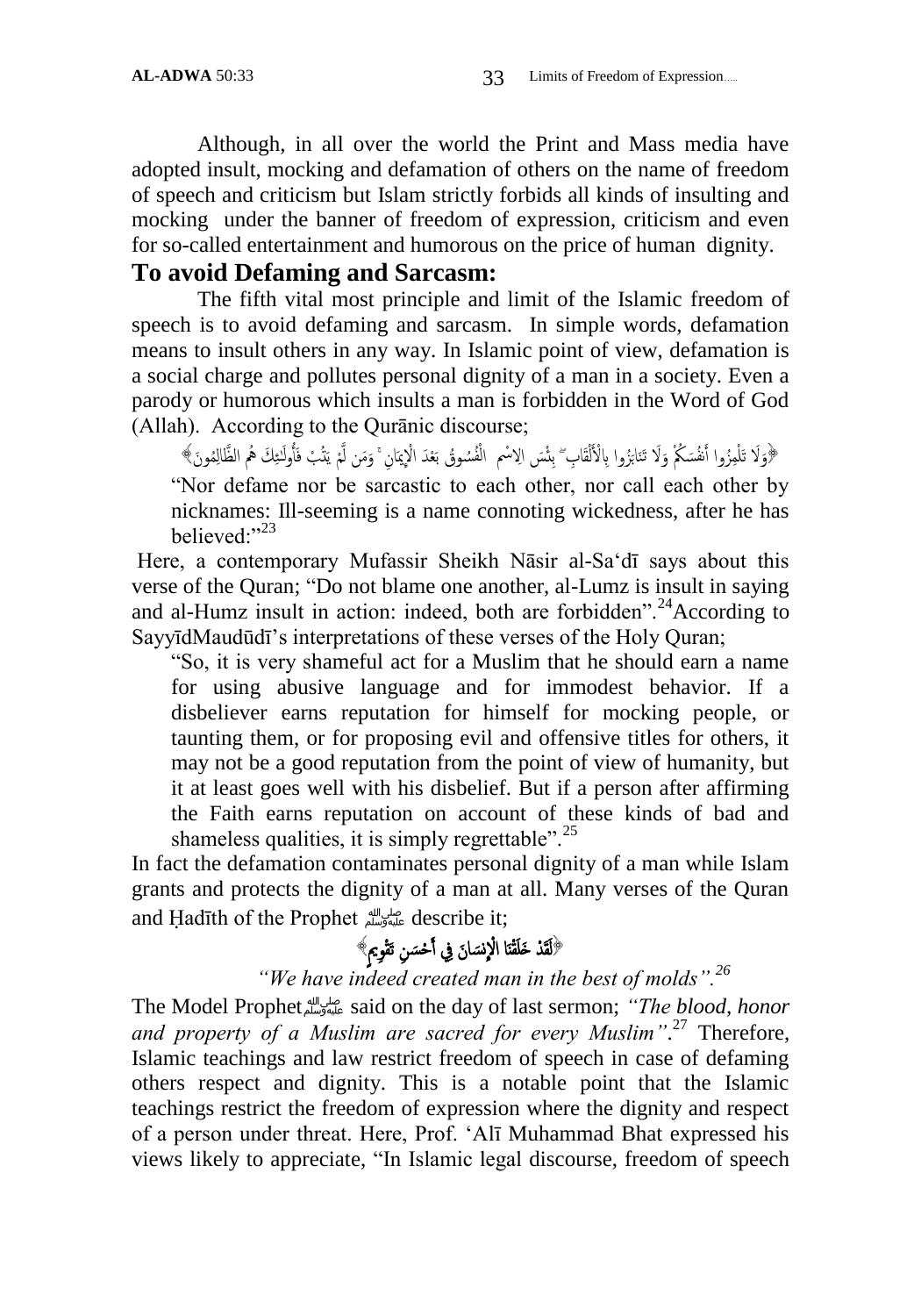and expression is controlled only where the failure to do so would result in harming the cause of truth and defaming other societies and their sentiments".<sup>28</sup>Accordingly, Islamic thought promotes and protects the respect and dignity of every man for the sake of humanity and forbids from insulting.

### **To evade the Blasphemous Speech:**

In the Islamic perspective, Blasphemy is considered a serious contempt. Blasphemy is a wider concept and generally means to insult or defame on religious basis or religious signs through speech and actions. According to the Encyclopedia of Religion and Ethics; "All utterances expressive for contempt of God (Allah) for his names, attributes, laws, commands and prohibitions ……. All scoffing of Muhammad or any Prophet of Allah is also being regarded in Islam as blasphemy".<sup>29</sup> In Islamic teachings, blasphemy is a wider concept; different scholars define it in different way. A renowned Muslim scholar al-Samāraī defines it, "The Blasphemy includes, insult to God (Allah) and the most beloved Prophet Muhammadصلى الله عليه وسلم, irreverent contemptuous statements that outrage the sensibilities of the believers, blasphemous acts, giving lies to fundamental laws and religion and so on". $30$ 

Therefore, due to its sensitivity Islam considers it the biggest and capital crime. According to the Quran and Ḥadīth teachings Blasphemy against religious signs, Almighty Allah, the all Prophets, including the last prophet Muhammad صلى الله عليه وسلم and the all sacred Books including the last Book Holy Quran , the all sacred places is a great sin and notorious . To avoid blasphemous speech is the most imperative principle and most significant limit of the Islamic freedom of speech. As a result, Islam forbids strictly from this bad activity in any sense. The Holy Quran elaborates it at many places;

#### ﴿إِنَّ الَّذِينَ يُؤْذُونَ اللَّهَ وَرَسُولَهُ لَعَنَهُمُ اللَّهُ فِي الدُّنْيَا وَالْآخِرَةِ وَأَعَدَّ لَهُمْ عَذَابًا مُّهِينًا﴾ ֦֧֓**֓**֖֚֓ َ َ ةِ َ **ٔ ٔ ٔ** َ

֧֓֕֓֓֓֓֓֓֓*֬*֧֓ "Those who annoy Allah and His Messenger - Allah have cursed them in this World and in the Hereafter, and have prepared for them a humiliating Punishment".<sup>31</sup>

Islam strictly condemns all mind of the blasphemy of Allah and his Prophet and announces capital punishment; Allah expresses their capital punishment in the Nobel Quran;

#### ِ مَّلْعُونِينَ أَيْتَمَا ثُقِفُوا أُخِذُوا وَقُتِلُوا تَقْتِيلًا ﴾ ي ِ اً ا ِ **j** َ ْي <u>،</u> **֝**

*"They shall have a curse: whenever they are found, they shall be seized and slain".<sup>32</sup>*

There are many examples and statements found from the acts of the most beloved Prophet صلى الله عليه وسلم and his companions about condemned of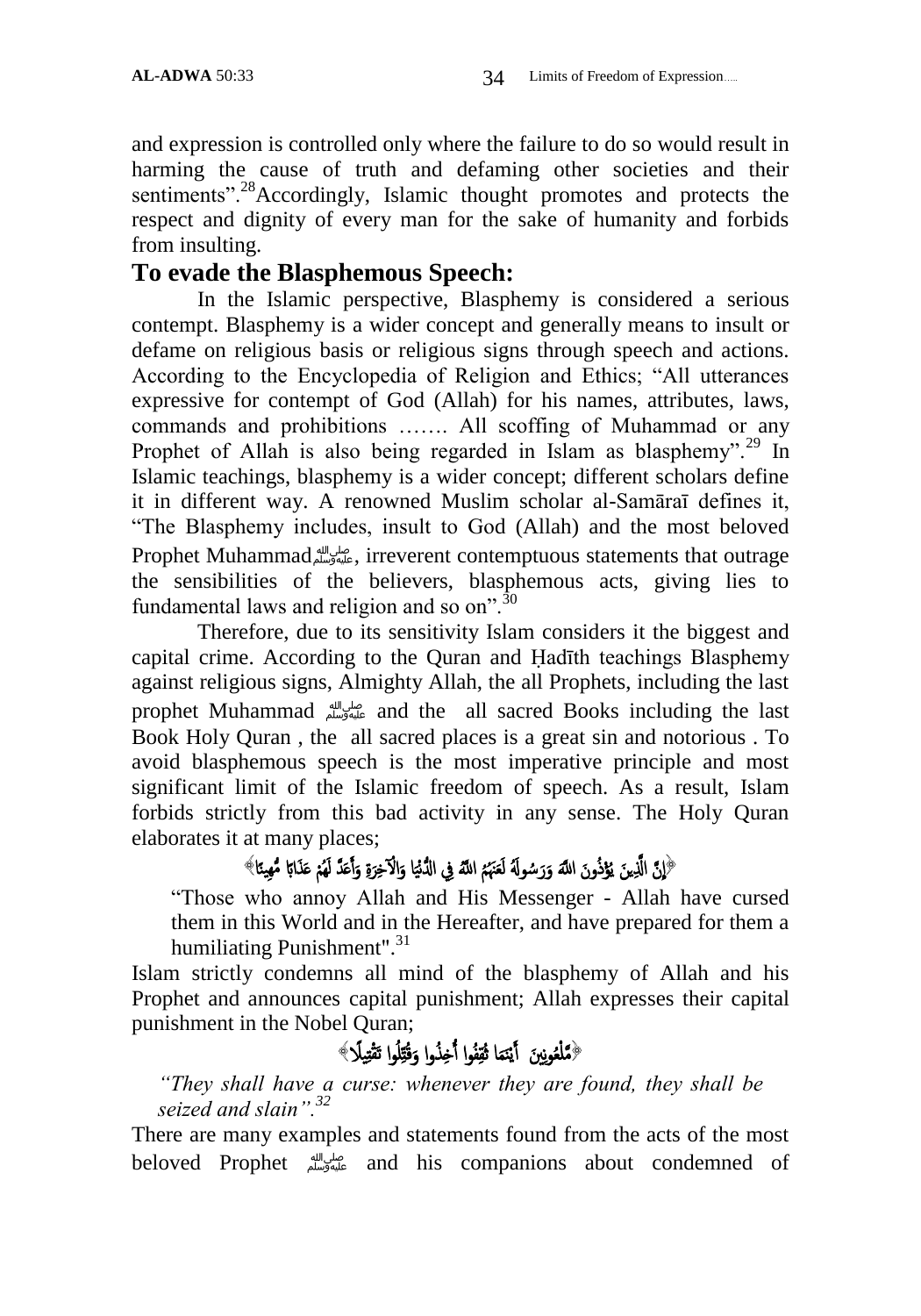blasphemy. According to the majority of Islamic scholars blasphemy is a greater sin than disbelief (kufr). A leading Classical Islamic scholar, Imam *IbnTaymīyyāh* argues, "Insult, ridicules and denigration of God or his Prophet صلى الله عليه وسلم and enormity of this is greater than any type of disbelief".<sup>33</sup> This debate clearly shows that in Islamic Shari'ah (Law) the blasphemy is not only a religious and ethical issue but also a legal one.

### **Concealing of Truth and Witness is forbidden:**

According to Islamic teachings and ethics of the freedom of speech, an important principle and boundary is that it is forbidden to conceal truth and evidence. Primary Islamic sources as well as secondary ones forbid from concealing the truth and evidence in any case. Almighty Allah ordains in the Holy Quran;

#### ﴿وَلَا تَلْبِسُوا الْحَقَّ بِالْبَاطِلِ وَتَكْتُمُوا الْحَقَّ وَأَنتُمْ تَغْلَمُونَ﴾ َ َ ֧<u>֓</u>֚֚֓ <u>َّة</u> ت **ٔ** ๎๎๎๎๎ ب ْ **ׇ֖֡** ِب **ٔ** َ

"And cover not Truth with falsehood, nor conceal the Truth when ye know".  $34$ 

Dr. *Sayyīd* Muhammad *Ṭanṭāv*ī interoperates this verse;

"There are two ways of concealing truth, "Firstly means the mixing of truth with falsehood until he cannot be separated from the actual word which is forbidden, as Allah says in the Quran, and cover not truth with falsehood, Secondly the concealing of truth which means denying the right way and hide it so it may not appear, as Allah says in the Quran; "Do not conceal (hide) the truth".<sup>35</sup>

Consequently, Islam strictly forbids it. Teachings of the Holy Quran, Ahādīth of the Prophet صلى الله عليه وسلم and Islamic Fiqh provide sufficient details about it*.* According to the Islamic teachings the concealing of truth is considered as a social crime. Quran tells us the concealing of truth and evidence was a famous feature of the Jews and Christians religious leaders. Historically the Jews leadership adopted these ways to stop the people from Islam and the Prophet's affiliation.

﴿إِنَّ الَّذِينَ يَكْتُمُونَ مَا أَنزَلَ اللَّهُ مِنَ الْكِتَابِ وَيَشْتَرُونَ بِهِ ثَمَنًا قَلِيلًاأُولَـٰئِكَ مَا يَأْكُلُونَ فِي بُطُونِهِمْ إِلَّا النَّارَ ﴾  $\tilde{a}$ آ ا َ ا ە<br>أ ا<br>با  $\tilde{1}$ أ ِ<br>پ ٰئِ .<br>أ َ ي ِ ي **ه** َ

غ<br>م غ<br>م "Those who conceal Allah's revelations in the Book, and purchase for them a miserable profit,- they swallow into themselves naught but Fire".  $36$ 

In addition, the Quran and Ḥadīth consistently describe the importance of speaking truth and forbids from concealing the truth and evidence. Allah ordains to adopt the truth in any case.

> ﴿يَا أَيُّهَا الَّذِينَ آمَنُوا كُونُوا فَوَّامِينَ بِالْقِسْطِ شُهَدَاءَ لِلَّهِ وَلَوْ عَلَىٰ أَنْفُسِكُمْ أَوِ الْوَالِدَيْنِ وَالْأَقْرَبِينَ﴾ لِ ْ ا ِب َ َ َ **ٔ** j م َ ِ َ

"O believers, Stand out firmly for justice, as witnesses to Allah, even as against yourselves, or your parents, or your kin, and whether it be (against) rich or poor".<sup>37</sup>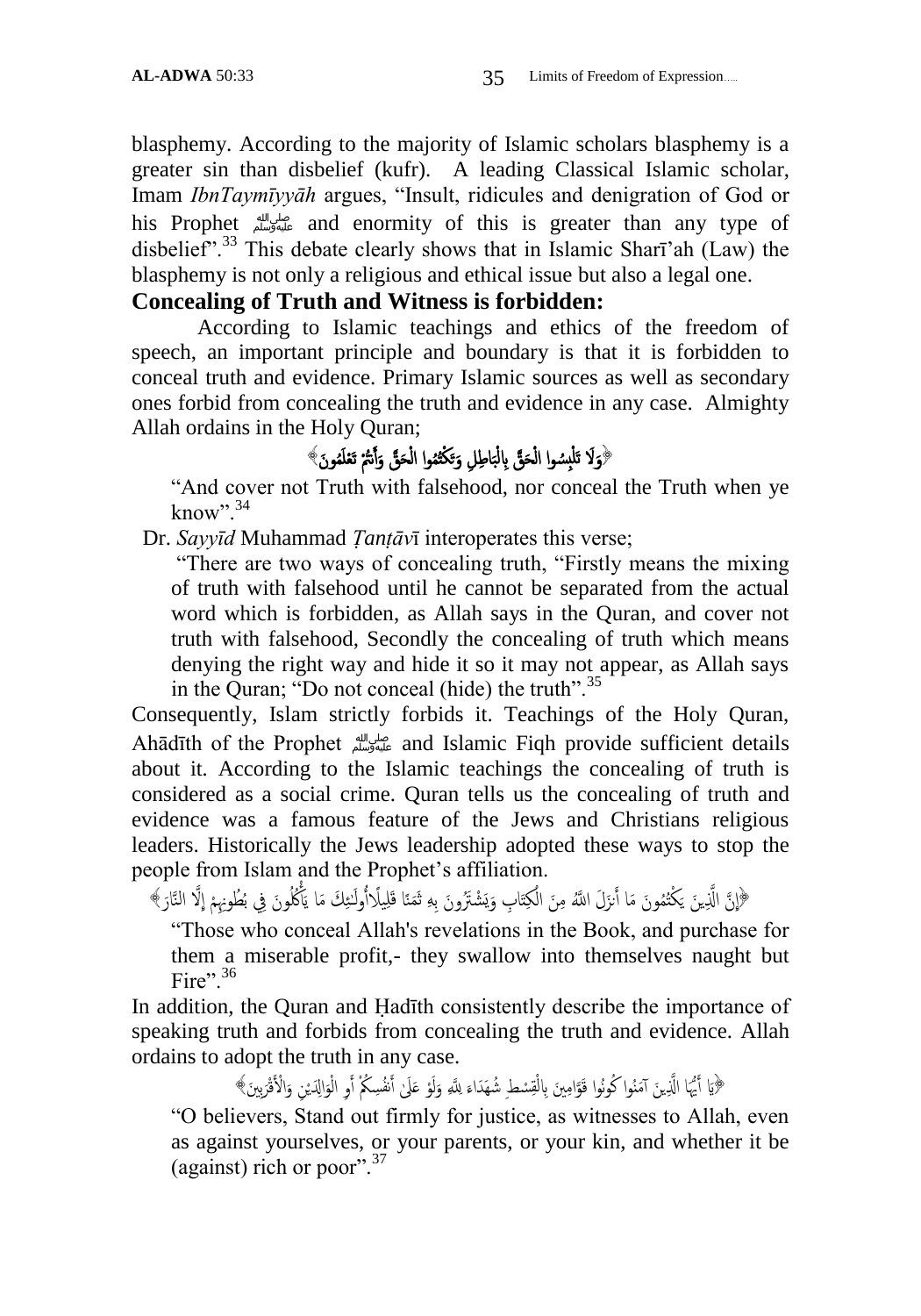These evidences strictly prohibition to conceal the truth and evidence. Hence, Islam forbids spreading every kind of fake news and as well as to bear fake witness in any case. Islam forbids from concealing truth and making fake and fabricated communication. Here, Mr. Baht says, "Freedom of expression means the right of an individual to prefer the stance about certain public or private issues and express them before others avoiding evil when it is obscene, immoral or harmful".<sup>38</sup>

#### **To verify News before theirs spread:**

To check out the authenticity of news before to communicate it in the society is an important principle of Islamic conversation and freedom of expression. The basic objective of it is to save the society from anarchy, chaos and Fitnah. It is the foremost and the essential principle of Islamic journalism. The Book of Allah instructs as;

> ﴿يَا أَيُّهَا الَّذِينَ آمَنُوا إِن جَاءَكُمْ فَاسِقٌ بِنَبَإٍ فَتَبَيَّنُوا أَن تُصِيبُوا قَوْمًا بِجَهَالَةٍ فَتُصْبِحُوا عَلَىٰ مَا فَعَلْتُمْ نَادِمِينَ﴾ ๎๎๎๎ ؚ<br>ڋ ة<br>|

.<br>أ "O believers, if a wicked person comes to you with any news, ascertain the truth, lest ye harm people unwittingly and afterwards become full of repentance".<sup>39</sup>

According to SayyīdMaudūdī"s point of view:

"Almighty Allah gives the Muslims a guiding principle regarding authenticity of news, whenever you receive important news bearing upon a very important issue, you should not accept it immediately but should first examine the man who has brought it. If he is a wicked man whose report is not reliable, you should inquire into it carefully to find out the truth instead of accepting and acting upon it".<sup>40</sup>

To spread the unauthentic news in the society is a manner of a wicked person and may harm the society. So the Prophetصلى الله عليه وسلمprohibits spreading of unconfirmed news. He said; "This is sufficient to say the person a liar that he reports everything he hears".<sup>41</sup> In another Hadīth the Prophet صلى الله عليه وسلمconsidered it a great sin. "It is sufficient sin for a person to speak of everything that he listens".<sup>42</sup>According to a classical scholar Imam Novawī's interpretation; "Normally a person hears truth and lies, so if he discusses everything that he hears, he is lying by telling of things that did not occur, and by speaking of something other than he did not confirm about".<sup>43</sup> The Wise Qurān tells the important news should be spread in the society after confirmation.

َْل ْ َٰل ُأوِِل ا َ ّ ا َ ا ُسوِل و ََل امر ّ ُّدوٍُ ا َ ْو ر َ م َ و َخْوِف َأَذا ُغوا ِبَِ ْ ْم ِن َأِو ام َ ّ َن اْلْ ٌر مِ َأْم ُُهْ َ َجاء َذا ّ ا َن َ ي اَّل و ِ َُ ا َ م ِ َؼل َ م ْ ْْنُم ْمِر مِ ْ ْْنُم يَس ْ َتًِب ُطوهََُ مِ

"When there comes to them some matter touching safety or fear, they divulge it. If they had only referred it to the Messenger, or to those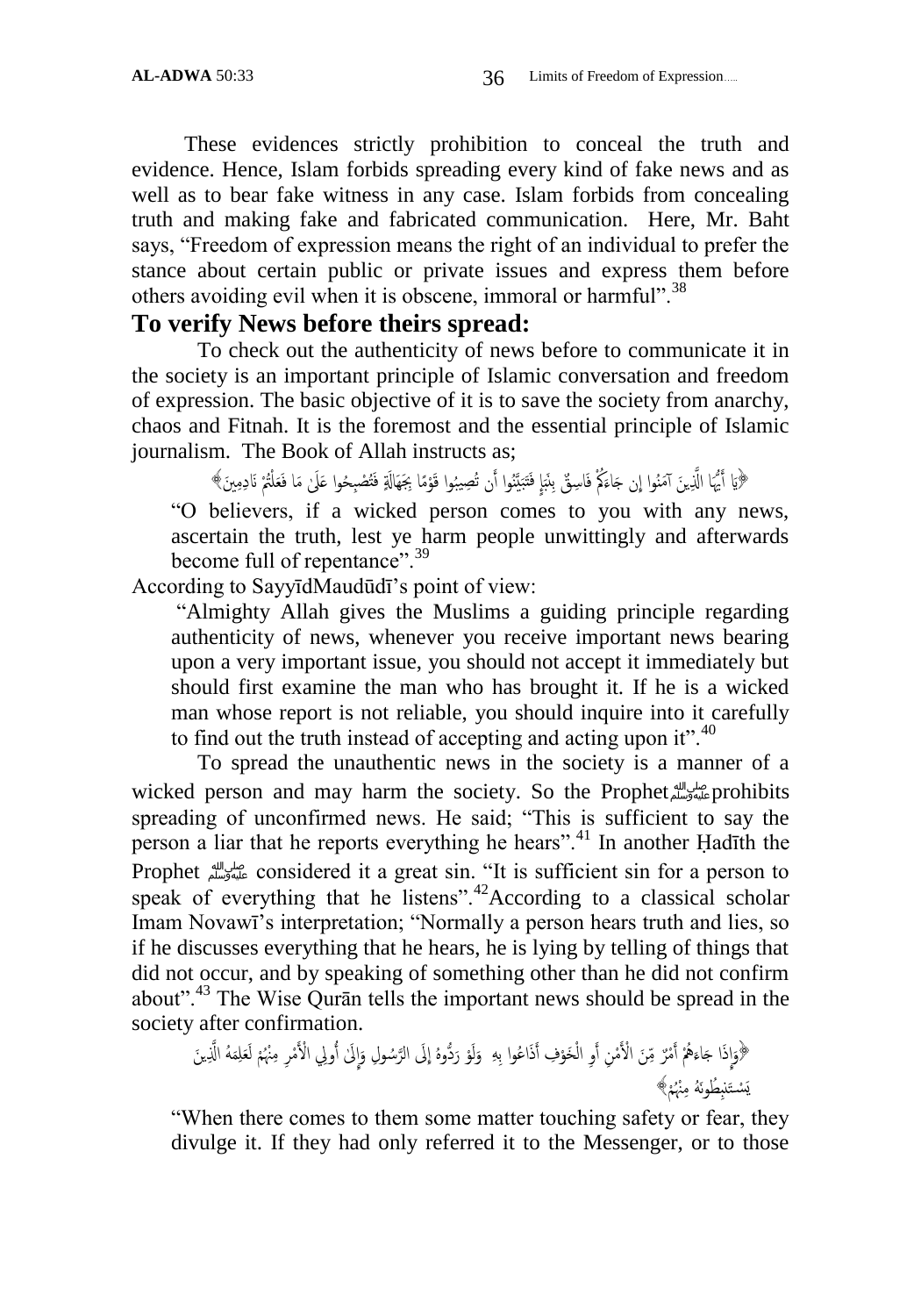charged with authority among them, the proper investigators would have tested it from them".*<sup>44</sup>*

According to Islamic principle of the freedom of speech it is not allowed for a Muslim to pursuit and communicates any issue without proper knowledge. , Allah commands;

> ﴿وَلَا تَقْفُ مَا لَيْسَ لَكَ بِهِ عِلْمٌ ۚ إِنَّ السَّمْعَ وَالْبَصَرَ وَالْفُؤَادَ كُلُّ أُولَـٰئِكَ كَانَ عَنْهُ مَسْئُولًا﴾ ئِ ا<br>ا  $\frac{1}{2}$ َ ْ َ ๎๎๎ ب **ٔ** َ يْ ِ َ

غ<br>ما "And pursue not that of which thou hast no knowledge, for every act of hearing, or of seeing or of (feeling in) the heart will be enquired into".<sup>45</sup>

Accordingly, one must be careful about his expression because any one can get reward or punishment from Almighty Allah on this issue. Accordingly, the Messenger of Allah صلى الله عليه وسلمsaid;

"A man utters a word which pleases Allah but he does not give it much importance, but because of that Allah will raise him to degrees; and a man may utter a word which displeases Allah and he does not think of its gravity but because of that he will be thrown into the Hell". $46$ 

From theabove mentioned verses and Aḥādīth of the Prophet صلى الله عليه وسلم, the Muḥaddithīn( Hadith Scholars) derived the principles to check the authenticity of the Hadīth of the Prophetصلى الله عليه وسلم. Therefore, everybody should be careful about their speech and expressions of every kind.

**To circumvent the spread of Evils:**Islamic teachings rigorously forbid dissemination of evil speech, obscenity, and indulgence and hate speech in an Islamic state or society. So, it is animportant Islamic principle of freedom of expression that not to promote, publish or express evils. Therefore, Allah warns in the Quran to those persons who spared obscenity;

﴿لِنَّ الَّذِينَ يُحِبُّونَ أَن تَشِيعَ الْفَاحِشَةُ فِي الَّذِينَ آمَنُوا لَهُمْ عَذَابٌ أَلِيمٌ فِي الدُّنْيَا وَالْآخِرَةِ ۚ وَاللَّهُ يَعْلَمُ وَأَنْتُمْ لَا تَعْلَمُونَ﴾ **غ**  $\frac{1}{2}$ ِ **ٔ** ِ<br>أ ֧֖֖֖֖֟֟֓֓֓֓֓֓֓֓**֓** ي ِ َ َ **غ** <u>ز</u>

.<br>م "Those who love scandal published broadcast among the Believers will have a grievous Penalty in this life and in the Hereafter: Allah knows, and ye know not". $47$ 

The renowned classical Islamic MufassirḤāfiẓIbnKathīr interprets this verse likewise;

"It means those who hear evil talk, believe it to some extent, and start to spread it, they should not spread such talk or pass it on to others. Those who like to see evil talk about the believers they will have a hurting torture in this world and the hereafter".<sup>48</sup>

In a Hadīth of the Prophet صلى الله عليه وسلم a Hadīth of the Prophet . معلوماتهم we find that to keep safe others from harm lead toward the Haven. The Prophet صلى الله عليه وسلم said; *"Whoever*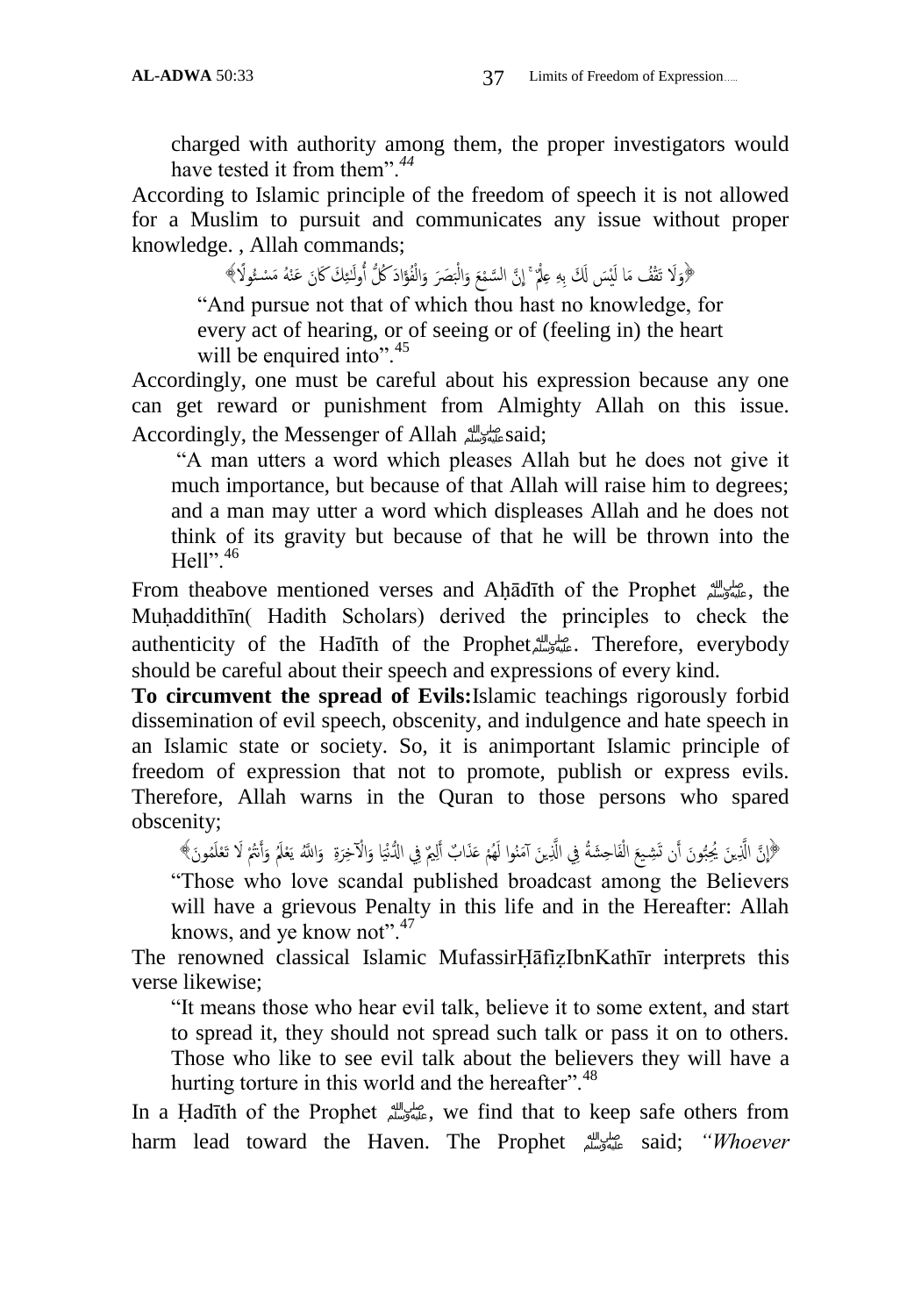*guarantees me between his tow jaw-bones and between two legs I can guarantee him the Haven*".<sup>49</sup>

The Islamic teachings strictly prohibit annoying Muslims and exposing their hidden faults. Islam considers it wicked and includes it in spread of evil speech. The Prophet صلى الله عليه وسلمsaid, *"Do not persecute the slaves of Allah, nor abuse them, nor seek their hidden deficiencies, and; Whoever seeks out the faults of his Muslim brother, Allah will expose his faults and humiliate him, even if he is hiding in his house".*<sup>50</sup> According to Muhammad HāshamKamālī views;

"Al-Jahr (speech) literally broadcasting (through media) or publication whereas al-Su" (evil) denotes something evil or hurtful. Words uttered in public which hurt another person by violating his honor of causing physical harm and loss of property whether directly or indirectly by abusing to his relatives and homelands are all included in this  $\bar{A}$ yah of the Quran".<sup>51</sup>

Moreover, Allah commands the good things and stops the evil things. The Quran considers the spread of evils and obscenity the satanic actions. Allah expresses it in his Book as;

﴿إِنَّ اللَّهَ يَأْمُرُ بِالْعَدْلِ وَالْإِحْسَانِ وَإِيتَاءِ ذِي الْقُرْبَىٰ وَيَنْهَىٰ عَنِ الْفَحْشَاءِ وَالْمُنكَرِ وَالْبَغْيِ ۚ يَعِظُكُمْ لَعَلَّكُمْ تَذَكَّرُونَ﴾ أ ๎๎๎๎ ب ْ َ **ٔ** َ ْ َ ي َ و<br>ه ٔ أ ي ا َ .<br>. َ ٔ أ ُ َأِ َ َ

أ "Allah commands justice, doing of the good and liberality to kith and kin and He forbids all shameful deeds, and injustice and rebellion:"<sup>52</sup>

In Islamic perspective, the spread of obscenity in Islamic society is considered as a biggest crime and cannot be allowed in any case. Different texts of the Quran and Ḥadīth discuss it as a special subject of negativity. Islam morally and legally condemns and stops the spread of any kind of obscenity and indulgency on any level. Thus, Allah declares it in the Holy Quran;

> ﴿قُلْ إِنَّمَا حَرَّمَ رَبِّيَ الْفَوَاحِشَ مَا ظَهَرَ مِنْهَا وَمَا بَطَنَ وَالْإِثْمَ وَالْبَغْيَ بِغَيْرِ الْحَقِّ﴾ اَ <sup>2</sup> ا َ <u>ٔ</u> ا َ **ٔ**  $\ddot{\phantom{0}}$  $\ddot{\cdot}$ ب ْ َ َ

غ<br>م َة<br>∶ "Say: the things that my Lord hath indeed forbidden are: shameful deeds, whether open or secret, sins and trespasses against truth or reason".<sup>53</sup>

The blessed Prophetصلى الله عليه وسلمalso condemns it firmly, *"Whoever seeks out the faults of his Muslim (al-Fuhsh) in a thing, but it ruins it, and there* is never any modesty (al-Hayā) in a thing, but it beautifies it".<sup>54</sup> A leading Islamic jurist ImāmGhazālī comments on this Ḥadīth likewise;

"Fuḥsh (Obscenity) in this Ḥadīth is treated as obscene and indecent speech and conduct mostly sexual perversity by those who are morally depraved .The morally corrupt, thus, speak of sex explicitly in a repugnant and abusive language".<sup>55</sup>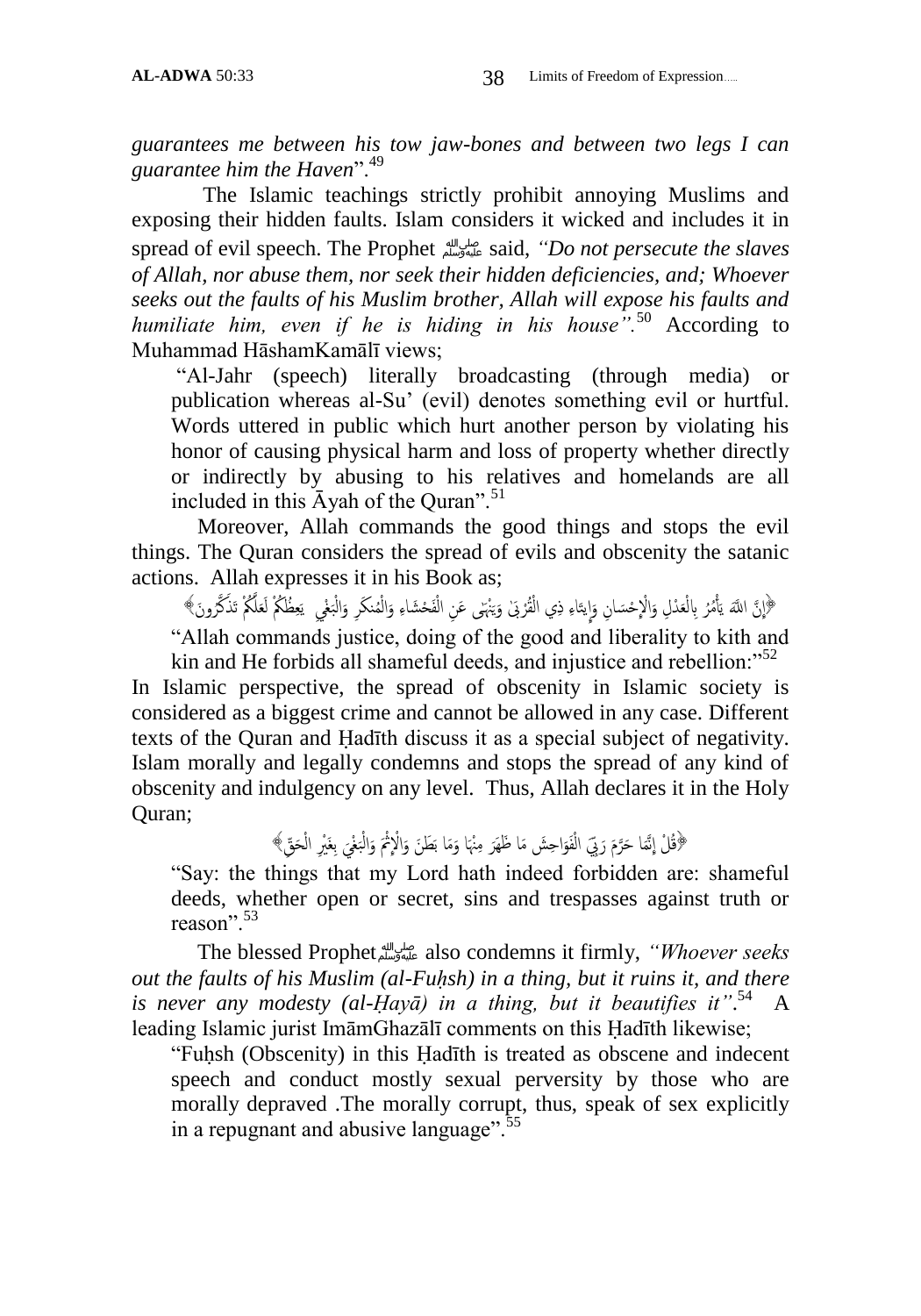From the above discussion, it can be professed that Islamic freedom of expression does not allow spread of evil speech or harmful expression in any case because it hurts public and also is harmful for social integrity and prosperity. According to our understanding, the spread of evil speech is a wider concept and includes all kinds of obscenity, pornography, social evils, religious blasphemy, political dishonor, media trial and racial insult etc. It means you cannot portrait evils to anyone publically even with evidences and arguments except in special cases.

#### **To evade Exposing personal Weakness and hidden Matters:**

Islamic teachings categorically hinder exposing personal and hidden matters of any one. It is an important principle and limit of Islamic freedom of expression. The basic purpose of this law is to protect the human dignity and respect and avoid harm to others. Dr. Muhammad HāshimKamālī argues; "Avoiding harm from others and concealing one"s fellow human being is the prominent theme of the moral teachings of the Quran and Sunnah. The message here is conveyed in the variety of forms, contexts and ideas all of which are indicative of all of the Islamic rights of privacy, which should be away from the encroachment of others".<sup>56</sup> The primary Islamic teachings much focus on the right of privacy very deeply. Allah recommends for believers in the Holy Quran;

> ﴿يَا أَيُّهَا الَّذِينَ آمَنُوا اجْتَنِبُواكَثِيرًا مِّنَ الطَّلِّْ إِنَّ بَعْضَ الظَّلّْ إِثْمٌ ۚ وَلَا تَجَسَّسُوا﴾ َ ثِ ب

غ<br>ا غ<br>، "O believers, Avoid suspicion as much (as possible): for suspicion in some cases is a sin: And spy not on each other behind their backs".<sup>57</sup>

A variety of Aḥādīth of the Prophet صلى الله عليه وسلمlead us to this important issue, *"Be careful of suspicion, suspicion is the worst of the fake conversation, and do not look for the others blunders and do not spy, and do not be invidious of one another, and do not leave one another, and do not hatred one another".*<sup>58</sup>As well it is a frequent effort to harm the Muslim dignity. Therefore, Ḥadīth of the kind Prophetصلى الله عليه وسلمconsiders it as seriously harm to Muslim"s respect, *"Do not harm the Muslims brother, do not attribute evil to them, and do not expose their hidden matters and weaknesses, for behold if anyone try to expose the weaknesses of his Muslim fellow, God will uncover his own weaknesses"*. <sup>59</sup> To cover the weakness of Muslim brother is considered a virtue. The beloved Prophet صلى الله عليه وسلمrecommends, "Who saves the honor of his brother, God will save his face from the fire in the hereafter".<sup>60</sup> Concealing the weakness and privacy of others is the most significant concept and deed in the Islamic teachings. Islam recommends protecting a Muslim dignity. Thus, the wise Prophet صلى الله teaches this vital theme;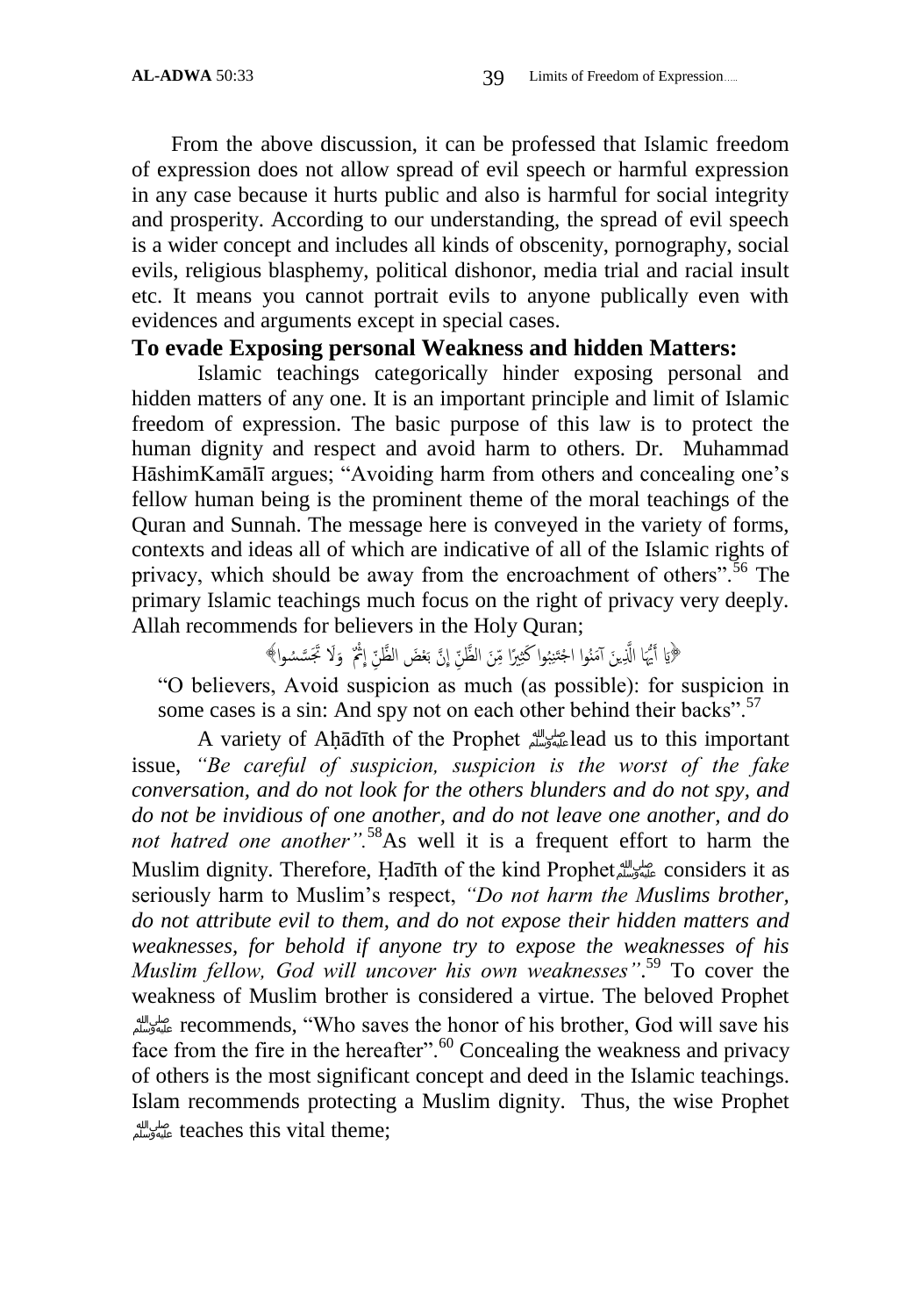"O people, who have professed belief verbally, but faith has not yet entered your hearts: Do not interfere into the affairs of the believers, for he who will interfere into the affairs of the Muslims, Almighty Allah will interfere into his affairs, and he whom Allah follows curiously, is dishonored by Him in his own house". $61$ 

Here, Dr. Numan Shad justly argues, "No one has the right to interfere in the private/personal affairs of an individual.Others interfering in matters of his or her concern require reasoning and justification.Matters relating to the individual are only that individual's prerogative, and any investigation or interference in such matters is not allowed without the individual"s consent. Any inquiry into such matters should be based on legitimate reasoning in accordance with religious law".<sup>62</sup>To expose others weakness is an evil thinking. Hence, Islam forbids from it at all. A prominent Islamic scholar Dr. FathīOthmānrightly comments, "According to Islamic teachings, freedom of speech and information is a fundamental human right. Islam also denounces spreading lies and fake information as well as passiveness and unwillingness when the truth should be expressed".<sup>63</sup> So according to the above study we can easily perceive that to expose the weaknesses of others and the secret of others is a crime, a legal as well as a moral one.

## **Prohibition of Libel (Qadhaf, Buhtān and Iftirā):**

Islam gives special honor and dignity to human beings because it is the special creation of Allah. Accordingly, libel is an important limit of Islamic freedom of expression. For that purpose Islam introduces the law of libel and forbids from any kind of Qadhaf, Buhtān and Iftirā on human honour and dignity.Generally libel is defined as; "The defamation (insult) of a person (or Group) by written or representational means (is called religious, personal or social defamation)".<sup>64</sup>In Islamic legal perspective, libel is a vast term and includes any kind of insult or defamation to human respect for example, Qadhaf, Buhtān, Iftirā, blasphemy or insult etc. Here, MaulānāMaudūdīutters about Islamic law of libel;

"In fact, these evils (Qadhaf, Iftirā and Buhtān) cause mutual enmities and then lead to grave mischief in the society. In this connection, in the light of the guidance of Quran and Ḥadīth, the Law of libel can be compiled. The Islamic law, on the contrary, recognizes a basic honor for every person and gives nobody right to attack it, no matter whether the attack is based on reality or not, and whether the person who has been attacked has a reputation of his own or not".<sup>65</sup>

Al-Qadhaf is also related to a libel action. It is a special Islamic term which means slanderous accusation or allegation on personal honor of a human male or female. Qadhaf is a Qurānic term which literally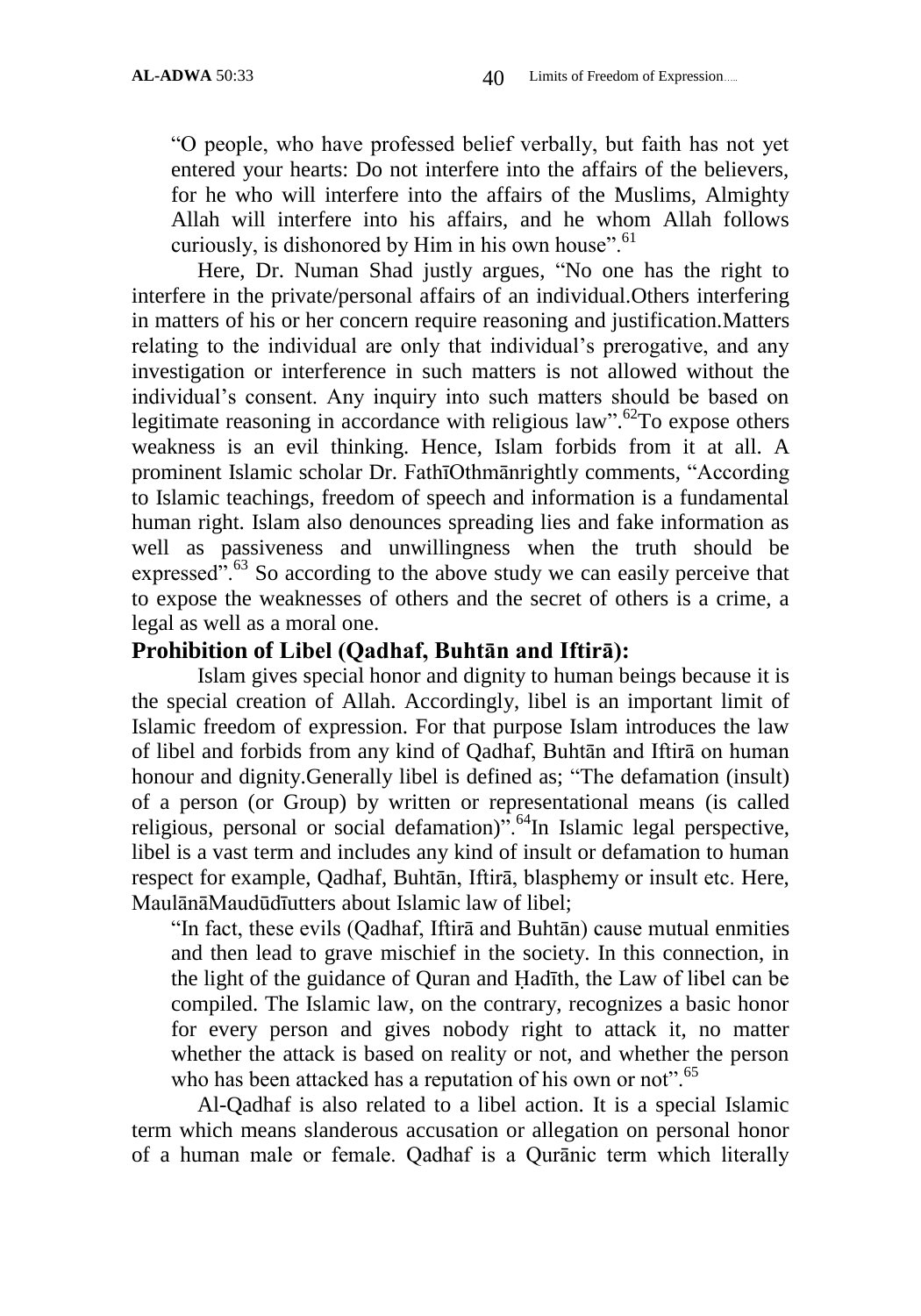means "Throwing or Casting". Islamic scholars define the term Qadhaf; "Literally Qadhaf means throwing the words of abuse at others. In this general sense Qadhaf could comprise all kinds of abusive words including, slender, libel, insult, abusing and cursing etc".<sup>66</sup> In Islamic context, the Qadhaf is considered a serious and dangerous most crime against personal dignity and respect of a Muslim believer. This crime also harms the society and social admiration of a person seriously. Sūrah al-Nūrof the Quran explains this law in detailed and also describes the preventing measures. Majority of the Muslim scholarsclaimthat the foundational sources of the law of Qadhaf in Islam are the following verses of Sûrahal-Nûr. Therefore, Almighty Allah announces the punishment ofthis capital crime in the Holy Quran;

﴿وَالَّذِينَ يَرْمُونَ الْمُحْصَنَاتِ ثُمَّ لَمْ يَأْتُوا بِأَرْبَعَةِ شُهَدَاءَ فَاجْلِدُوهُمْ ثَمَانِينَ جَلْدَةً وَلَا تَقْبَلُوا لَهُمْ شَهَادَةً أَبَدًا ۖ وَأُولَـٰئِكَ هُمُ ِ .<br>أ ٰ َ َ اً  $\ddot{\cdot}$ ه ِ <u>َ</u> َ اْ الْفَاسِقُونَ»

"And those who launch a charge against chaste women, and produce not four witnesses flog them with eighty stripes, and reject their evidence ever after: for such men are wicked transgressors".  $67$ 

This Qurānic text describes the punishment for a Qādhif, the accuser eighteen lashes. The first Qadhaf punishment was implemented in Islamic history during the incident of Ifk after the revelation of these Verses of surah Nūr in the Quran. According to ImāmIbnKathīr views;

"This verse of Quran states the approved punishment for charging false Qadhaf against innocent women. If the person who is falsely accused is a man, the same punishment of flogging also applies. The Fuqahā' have no contradiction on it".<sup>68</sup>

According to Hafiz IbnRushd views on Qadhaf, "Anyhow who accused an innocent man or women of fornication or adultery and he did not prove it with four reliable witnesses, he is liable to the punishment of eighty lashes. If the accuser fails to provide evidence then he becomes liable to the punishment of Qadhaf. All other types of allegations such as accusing of bribery and other offences are liable to the discretionary punishment of Ta'zīr".<sup>69</sup>Qadhaf is the most serious charge (Hadd<sup>70</sup>) in Islam. Nobody can terminate or prevent it after it is proven. According to ImāmAbūḤanīfah"s judgment; "Qadhaf is like the other Ḥudūd offences, it is the violation of God"s right that pardon by the victim may not obstruct enforcement of the prescribed punishment".<sup>71</sup> This also should be remembered that the Sabb (Abuse) is something different from Qadhaf (casting). Here, Dr. Kāmalī differs from sabb to Qadhaf;

"Sabb (to insult) is different from Qadhaf that the latter does not materialize without attributing a specific charge to another person.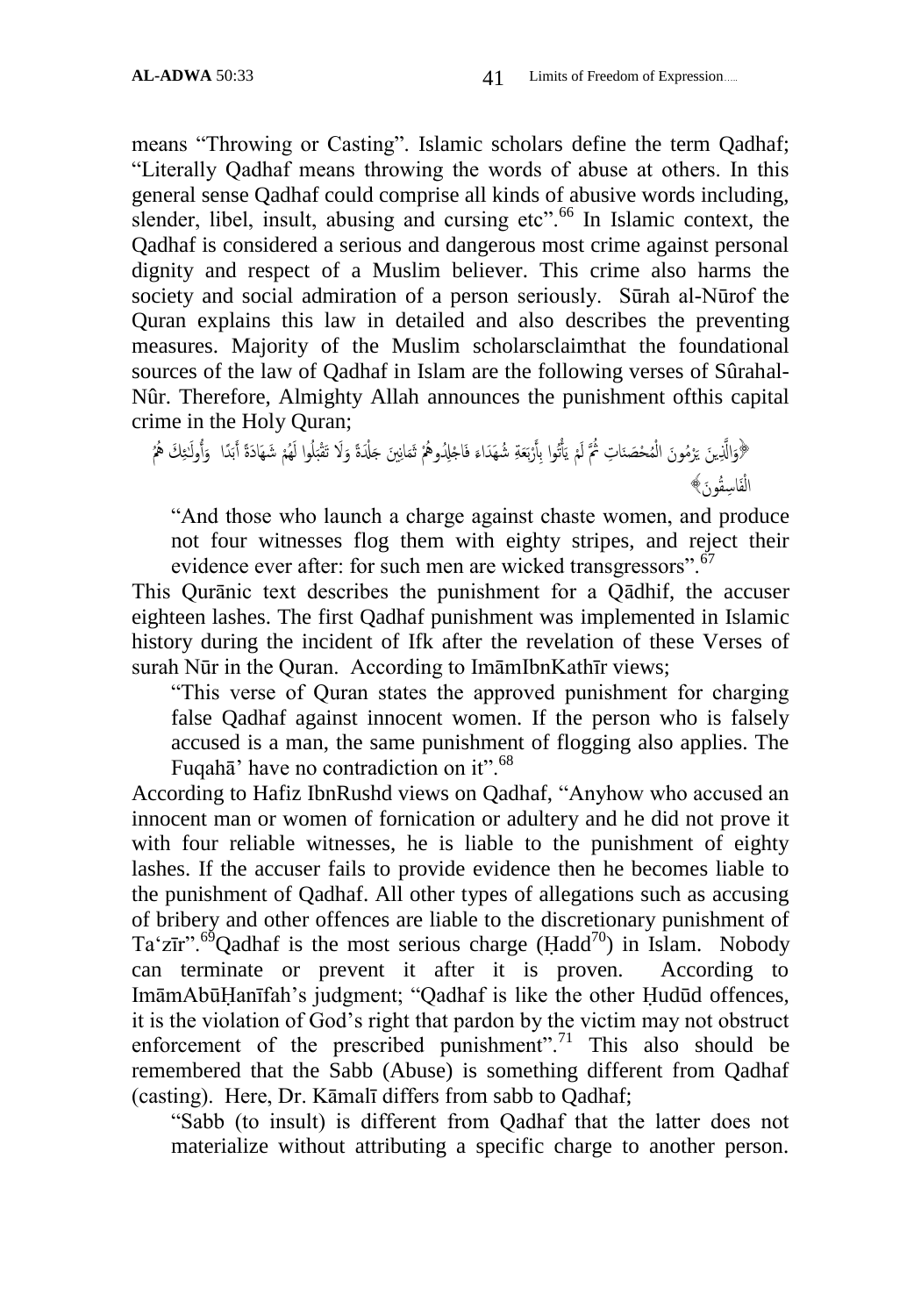Whereas a Sabb can be a general attribution which humiliates the person to whom it is addressed".<sup>72</sup>

Iftirā and Buhtān are also serious charges and forbidden in Islam but do not reach to the seriousness of Qadhaf. Qadhaf is a Ḥadd (capital punishment) and could not be changed by any authority. It is noticed from the above discussion, to insult any one or to make charge of Qadhaf or Iftirā is not allowed in Islam. So Islamic freedom of expression does not allow anyone to insult or pollute someone"s respect under umbrella of free speech. Islam protects and prefers the personal dignity and respect of human being in any case and in any circumstances. It means the ultimate goal to grant freedom of speech and thought in Islam is the safety human dignity and to thespread of truth. Professor Baht maintains it likewise; "The definitive objective of the Qurānic expression of all speech is to promote veracity, the discovery of the truth (al-Ḥaq) and to uphold human respect honor and dignity".<sup>73</sup>

According to our study and research these aresome most important moral, social and legal principles and limits of freedom of expression from the Islamic perspective. The above discussion more explains if Islam provides the right to free expression and speech to everyone fi human dignity and search of the truth then it also prescribes its principles and limitations to save the society from any kind of anarchism and chaos.Therefore it can be said; doubtlessly these principles of Islamic freedom of expression and speech lead the society towards universal peace, prosperity and humbleness, if anybody carefully and spitefullytries to follow it.

#### **Major Differences between Islamic & Western Freedom of Expression:**

It is straight forwarding observed, the Islamic and western thoughts represent different worldviews thus; they adopt different approaches to solve every socio-political and ethical issue. Accordingly, the solution and result of both thoughts differ to each other and most of time contradicts to each other. Unremarkably, there are many reasonable distinctionslocate in the Islamic thought which differs it from the western concept of thinking and practicing. One of the most vital themes is freedom of expression and speech.

The first most important difference of the Islamic freedom from the western freedom is that, it is responsible and limited one. Off course, it is a big quest of the modern day, especially in western perspective; either freedom of expression can be restricted through law or moral values to prevent sedition and conflict with other socio-religious values or it should leave free for everyone at all. Here, in some extent, the Islamic freedom of speech is very sensitive and demands responsibility because it is granted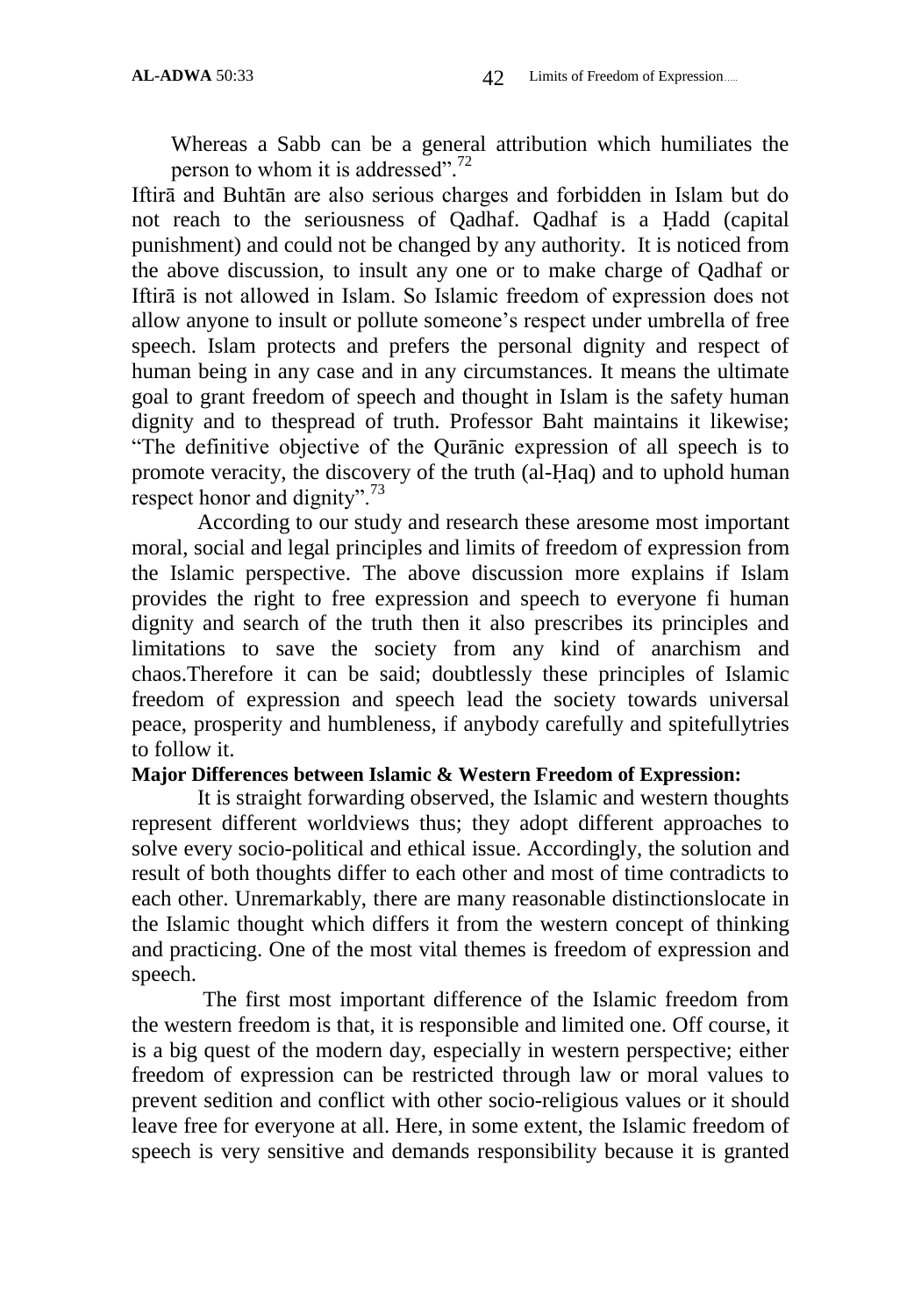by Almighty Allah instead of any court, parliament or constitution. Hence, Islam does not allow hurting anyone under the shadow of freedom of expression and speech. Although, Islam accepts free speech as a fundamental right of people but does not allow anyone to spread mischief under the cover of freedom of speech and expression. So for that purpose Islam puts some legal and ethical restraints and limits up on it for the sake of societal peace and prosperity. According to a leading Islamic scholar Dr. FathīOsmānviews;

"Any speech and expression cannot by any way persuade a digression from Islamic values or a perpetration of what is forbidden. A discussion which may happen about the faiths and the laws of Islam must observe neutrality and avoid illegal offense, confrontation and provocation".<sup>74</sup>

The second most vital difference of Islamic freedom of expression is that it keeps balance between liberties and responsibilities, while the western freedom of speech mostly leave balance between freedoms and responsibilities. As well as, it is a notable point that Islam does not totally ban freedom of expression but sometimes limits it for some important socio-political objectives and benefits. Here, Dr. "Abdul Ḥakīm Hassan comments, "Islam does not want to put complete restriction on freedom of expression any time, even in e sedition and anarchy, but Islam has given some principles and limits for the freedom of expression".<sup>75</sup>Therefore, Islamic approach to freedom of expression differit from western approach of freedom due to its responsibility and objectivity. Hence a renowned scholar Dr. Afzalur-Reḥmān rightly observes;

"The western trend of freedom is a license to like and dislike without any moral restrictions but in Islam there is another concept of freedom and west is not aware of this. It is an objective right from Allah with some restrictions and responsibilities".<sup>76</sup>

The third most significant difference fromthe Islamic perspectives on freedom of expression is that Islam focuses on morality, divinity and spirituality but the western approach focuses on secularism, liberalism and humanism. In other words the western laws do not care the moral and spiritual side of human being but they protect and safe the secular side of human being because divine ethics are not much concern of the western thought including freedom of expression. Western liberties are human centered while Islamic liberties are moral centered.

"(In the West) if freedom threatens the life, health and properties of human beings, the law will put a restraint on it (Otherwise not)……..(But in Islam) The lawmakers have to observe the spiritual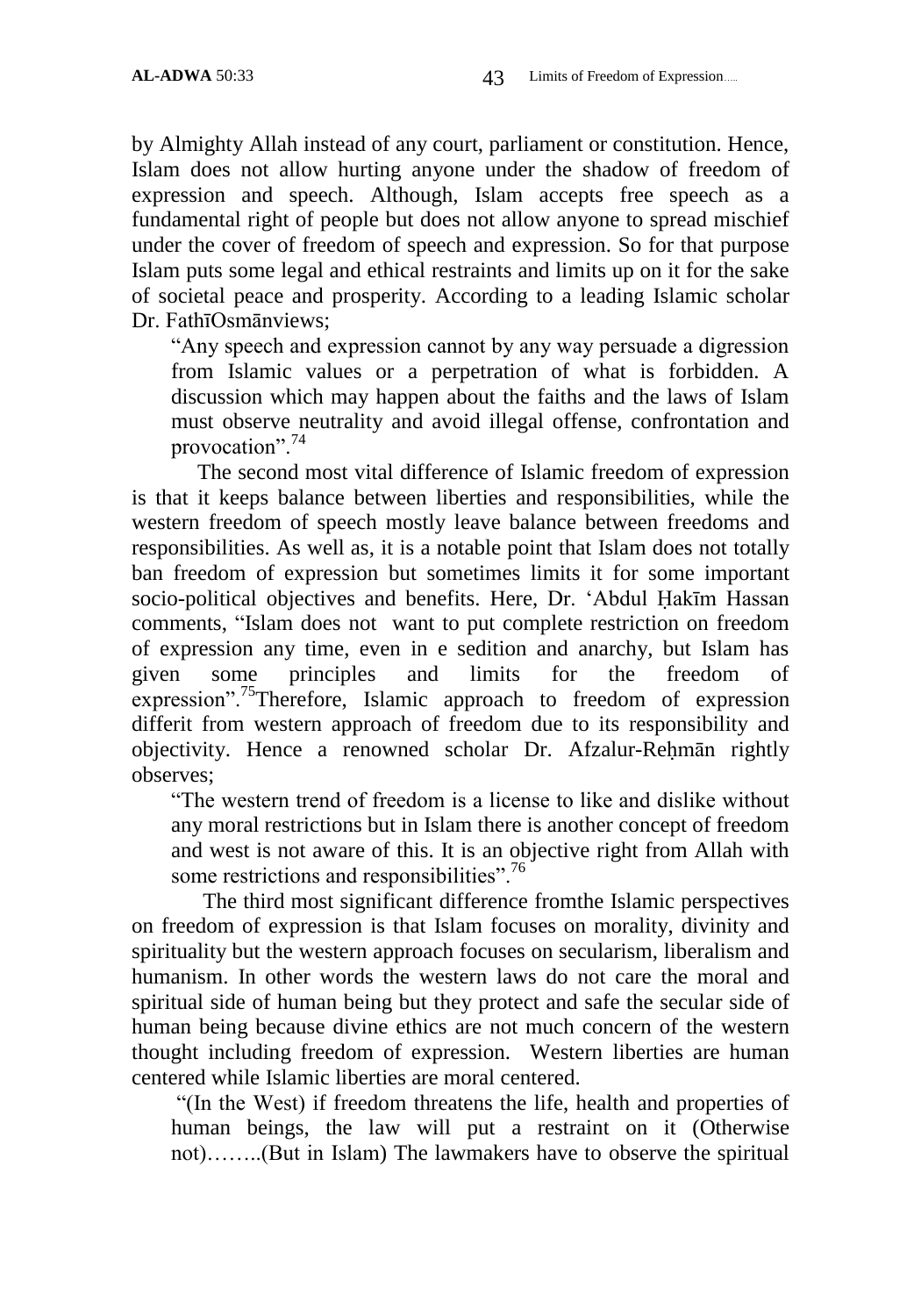and divine interests while the Islamic government has to prevent that which is harmful to the spiritualties of human beings both".<sup>77</sup>

Obviously, this most substantial difference of opinion fundamentally differentiates the Islamic concept of freedom of expression from the western concept of freedom of expression.

The fourth most imperative difference of Islamic freedom of speech from the western freedom of expression is that Islam protects the religious values and charges it as crime to defame the religions and blasphemy of all Prophets including Muhammadصلى الله عليه وسلمbut western thought focuses on individual interests and have soft corner to religious defamation and blasphemy cases.As a result, the limitless freedom of expression is creating Islamophobia and blasphemy of the beloved and kind Prophet Hazrat Muhammad صلى الله عليه وسلم.Currently, this thing has become a basic hurdle to maintain the peaceful relations with West from Islamic side. With the passage of time, this conflict has shaped an arranged attempt of blasphemy and hate speech campaign against Muslims and Islam in all over the world and especially in so called civilized and multicultural West and America. At that point, Prof. Khurshīd Ahmad rightly argues;

"The global scenario tells us that the present blasphemous cartoons form Denmark is not an unintentional activity from a newspaper but it is part of the global blasphemy movement against Muslims and the Prophet of Islam صلى الله عليه الله عليه وسلم Prophet of Islam المستعدد The ultimate target of this movement has to show the Muslims and the beloved personality of Islam as terrorist (and this situation is increasing day by day)".<sup>78</sup>

The fifth fundamental difference between Islamic and Western concept of freedom of speech is that Islam relates freedomwith social justice and exploring of truth even some timesconsiders them same. Many verses of the Holy Quran and wise full sayings of the Prophet صلى الله عليه وسلم guide us towards this important aspect. Therefore, most of the Islamic concepts of liberty and rights revolve around this fundamental issue. Here, Dr. "Abdul Ḥaiy Madnī rightly comments;

"In Islam there is no freedom (including freedom of expression) without justice and these two values freedom and justice have been the inspiration and motivator of the great revolutions in the world, be they political, economic or social".<sup>79</sup>

As well as, the objectives of the Islamic freedom of expression and speech are different one from the western objectives. One of them have to construct the society not destruct it or for not just the sake of human entertainment and liberty. According to Dr. Muhammad Ismā"īl comments, "According to Islamic teachings, freedom of expression is an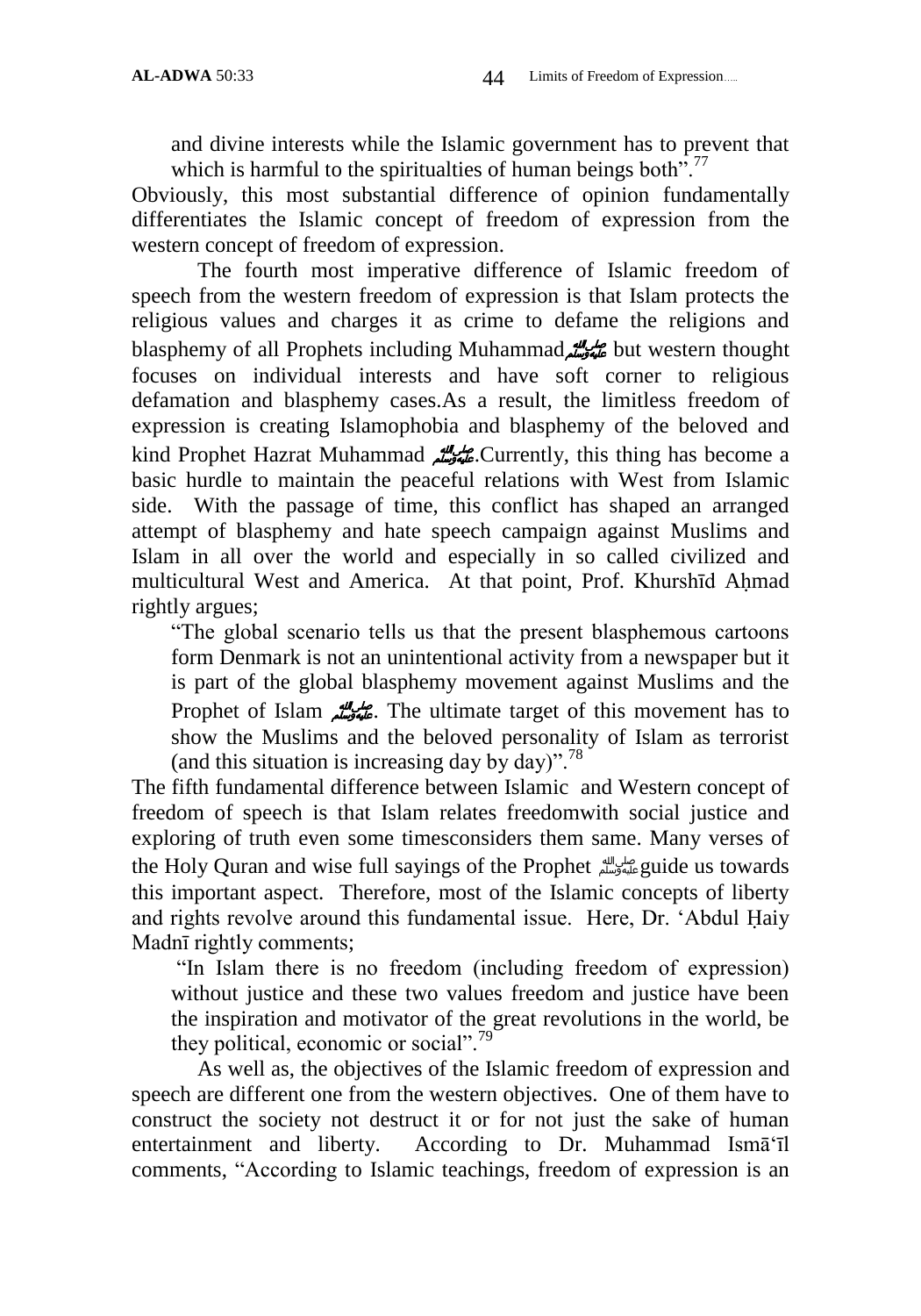important duty as well as a fundamental human right for construction of the society not for the destruction and human entertainment only".<sup>80</sup> While contrary to this, the western thought consider philosophy of civil liberties and rights as human entertainment and abstract right, the majority of western scholars allow everything to express and illustrate in the name of freedom of expression and speech. Even most of them advocate the freedom of pornography and obscenity and demand its rights openly as human entertainment. Most interesting thing is that according to Islamic scholars it is craziness, radicalism and abuse to humanity in the name of freedom of expression but the western thought considersit as a right of entertainment for human being. Here, Mubashir Naẓīr argues rightly, "Islam grants the right to free speech for transmission of goodness not for evil and this concept of freedom of expression is better than that of the west( as well differ one)".<sup>81</sup>

At the end we can say the Islamic principles provide boundaries and limitations of freedom of expression but the west wants to keep it an absolute right and liberty which is not bearable. Moreover, Islamic freedom of speech and expression are responsible but the western freedom of speech is freelance and sometime it becomes a right to abuse. Here, Dr. "Abdul Ḥaī Madnī rightly commented, "The freedom in Islam is like allowance of movement to a horse tied with a rope. It is like an authority which implies responsibility and accountability and provides the justification for the Day of Judgment (but the west is empty from this feature)".<sup>82</sup>Keeping in view, although the words and terms look like same in Islamic and western concept of freedom of expression but actually the Islamic freedom of speech is ultimately different from the weste**r**n notion of freedom of speech. A renowned western scholar Eric Kolig precisely stated;

"Freedom of speech is considered in the West a high public good and an important social value, underpinned by legislative and ethical norms. Its importance is not shared to the same extent by conservative and devoted Muslims, who read Islamic doctrines in ways seemingly incompatible with western notions of freedom".<sup>83</sup>

Therefore, it is noticed, the western concept of freedom of expression is basically a right to defame other"s values, religions and ethics and that kind of freedom is not compatible with Islamic divine teachings. In famous word we can say it is right to abuse rather than freedom of expression and speech. Therefore, if we wish for a peaceful, harmonized, modest and humble society then it is necessary to adopt the universal principles of the Holy Quran and Nobel Seerah of the Prophet صلى الله عليه وسلمduring conversation, writings and communication.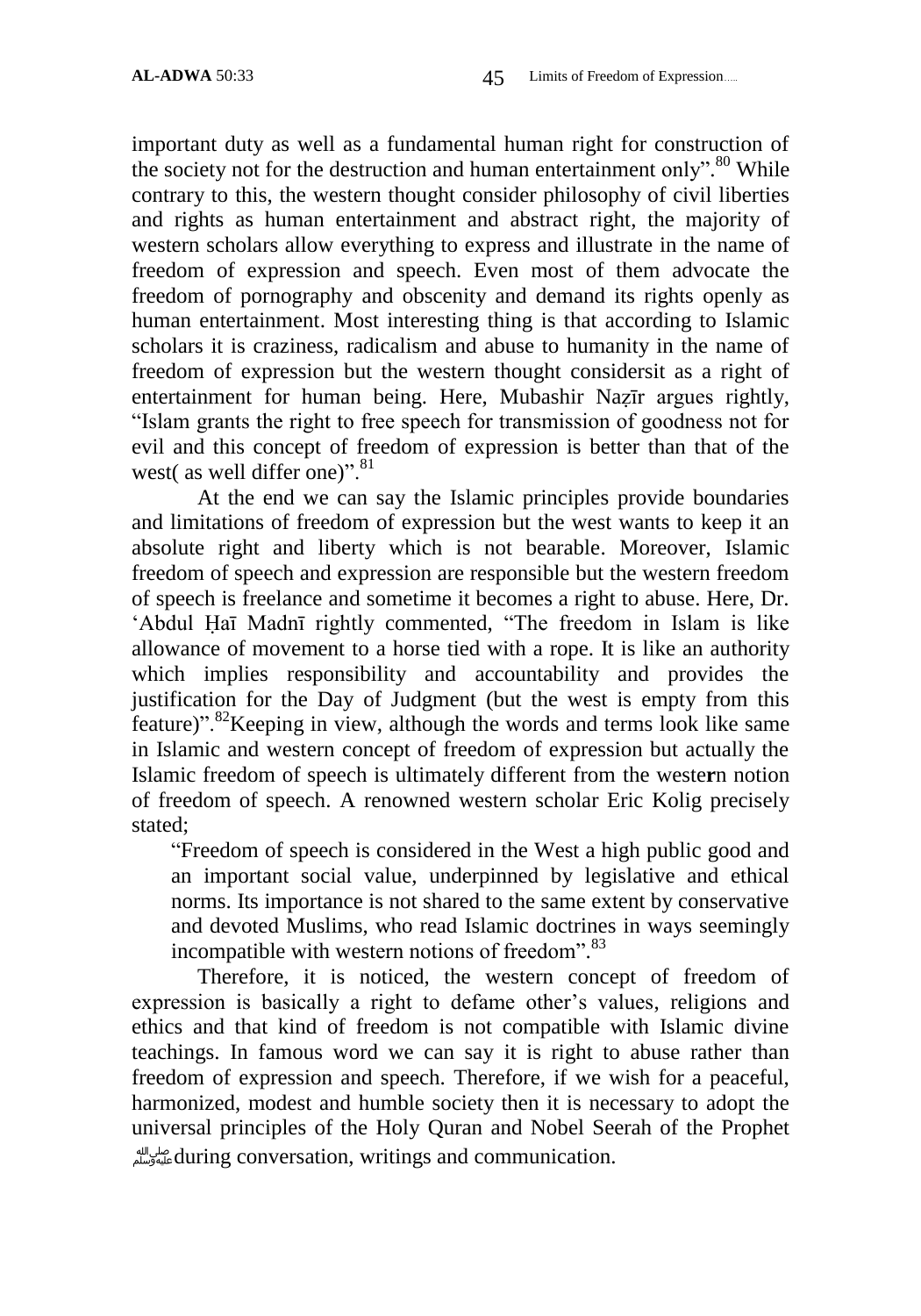Keeping in view, Islam cares the individual rights and liberties but it is most carful about the collective norms and values of the society and tries to keep a balance between liberties and responsibilities. On the behalf of this study I would like to say, it is not more than a leashed propaganda against Islam that it banes the rights and liberties and it opposes dignity and freedom of a person. While the fact is that Islam does not bane the freedoms and rights but make balance between rights and duties, liberties and responsibilities As well as, at the same time, Islam cannot overlook a fact accepted by modern legislation, namely in some cases freedom of expression may be limited provisionally or partially to retain other human rights, public goods and national interests. Therefore, in most of the Islamic countries legislations, even in this modern era, freedom of speech is bounded with social and moral values and public interests.

#### **Conclusion:**

Categorically, Islam grants all kind of fundamental rights and civil liberties to human being but limit them for the sake of human interests. As well as, it is a special feature of Islamic human rights and freedoms that they are not uncontrolled because they are limited, so, they does notto opposite the objectives of Islamic law and also they are not opposite to the social values and norms of the society which a man is a part of it.This is also a noteworthy point that in Islamic perspective the philosophy of rights and duties has reciprocal relationship to each other, because according to Islamic teachings everyone is responsible for his or her actions and words in this world and the world hereafter as well.

It is intensively observed,Islamic concept of freedom has some major differences from the western concept of freedom of expression. Some of them are; it is a responsible one, divine one, limitedone and correlated with moral and social values. It is also a notable point that western rights and liberties protect only personal and materialistic interests of a man but Islamic philosophy of rights protects spiritual and collective interests of the man and society as well. In addition, Islam does not allow freedom of expression and speech on the price of religious defamation and blasphemy of the sacred and spiritual things as scared Books, Prophets and religious rituals of any community and faith. Categorically, Islam cares the individual rights and liberties but it is most carful about the collective norms and values of the society and tries to keep a balance between liberties and responsibilities.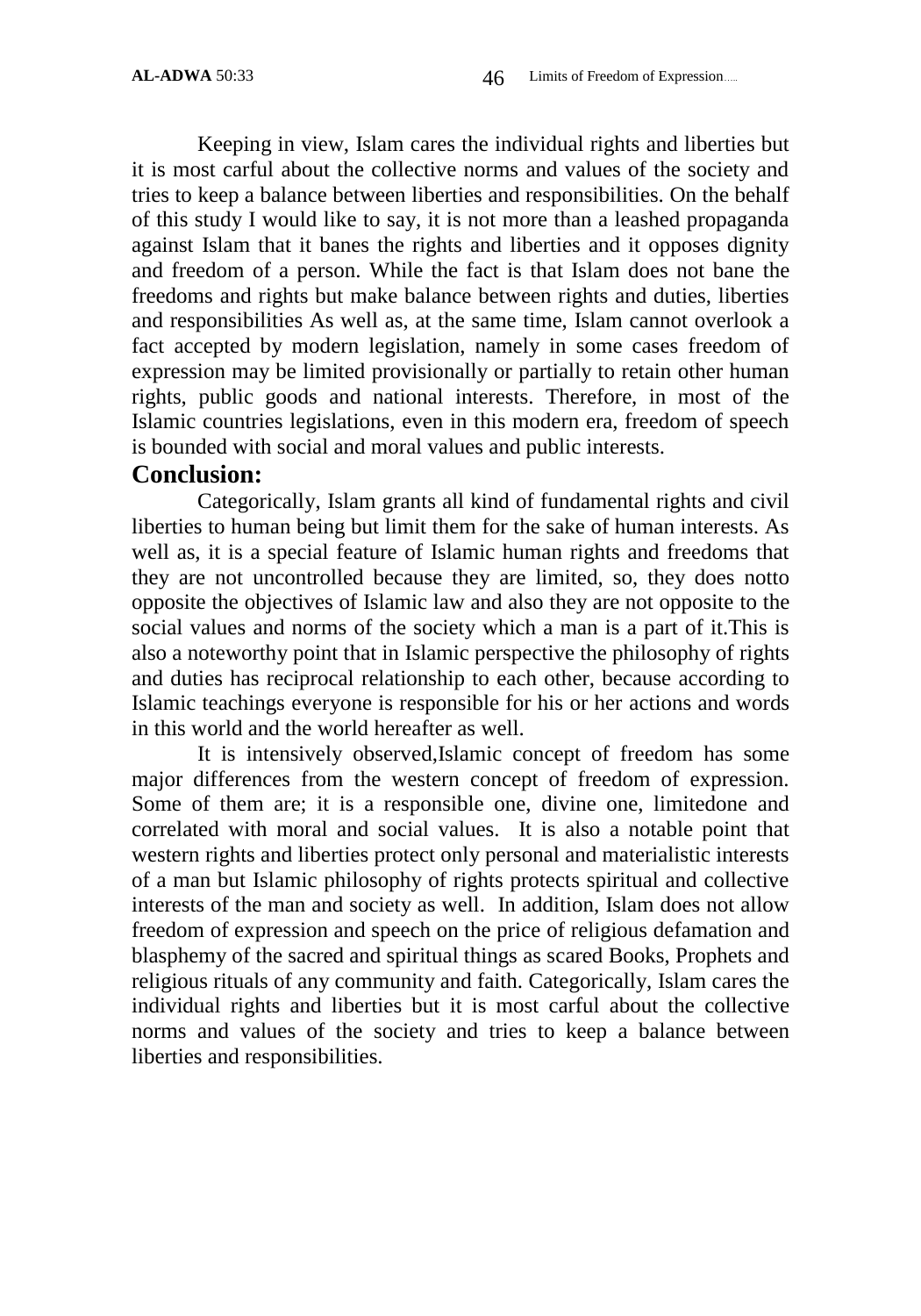# References

- 1 Sūrah al-Rehmān 55:2-3.
- Tirmidhī, Muhammad bin "Īsā,*Jām"al-Tirmidhī* (Riyadh: Darussalam, 2007) ,Ḥadīth no.2616.
- Sūrah al-Baqarah 2:83.
- Kamālī, Muhammad Hāshim, *Freedom of Expression in Islam* (Kuala Lumpur: Berīta Press, 1994), 58.
- Sūrah al-"Ankabūt 29:46.
- Muslim, ImāmḤajjāj al-Qushayrī, *Ṣaḥīḥ Muslim*, (Riyadh: Darussalam, 2007),Ḥadīth no.4610.
- Sūrah al-Ḥajj 22:30.
- Ālūsī, ShahābudDīn, Maḥmūd, *Ruḥ al-Ma"ānī* (Beirut: Dār al-Kitāb al-Ilmīyah,1415 AH) ,13:55
- Sūrah al-A"rāf 7:72.
- *ṢaḥīḥBukhārī*, Ḥadīth no. 6042.
- Damishqī ,Ibn "Asākir, *Tabyīn al-Kāzib al-Muftarī* (Dār al-Kitāb al- "Arabī,1404 AH),1:404 .
- Sūrah al-Muminūn 23:3.
- Bhutvī, Ḥāfiẓ"Abdusslām, *Tafsīr al-Quran al-Karīm* (Lahore: Dārulandlus, 2015), 1:187.
- Baghavī , Imam *MukhtaṣarTafsīr al-Baghvī,* (Riyadh: Darussalam, 1416AH),5 :409.
- *Jamī" al-Tirmidhī ,*Ḥadīth no.5911.
- Bhat, "*Freedom of Expressing from Islamic Perspective"*, 72.
- Sūrah a-Ḥujrāt 49:11.
- Sa"adī, "Abdul Reḥmān bin Nāṣīr, *TafsīrSaa"dī* (Beirut: Mua"ssasah al-Risālah, 2002), 1:801.
- Maudūdī, Sayed, Abū al-A"lā, *Tafhīm al-Quran* (Lahore: Tarjumān al-Quran, 2003), 5:84.
- IbnMājjah, Muhammad bin Yazīd ,*SunanIbnMājjah* (Riyadh: Darussalam,2008),Ḥadīth no.4213 .
- Maudūdī, *Tafhīm al-Quran*, 5:75.
- SūrahLuqmān 31;18.
- Sūrah al-Ḥujrāt 49:11.
- Sa"dī, *Tafsīr al-Karīm*, 1:801.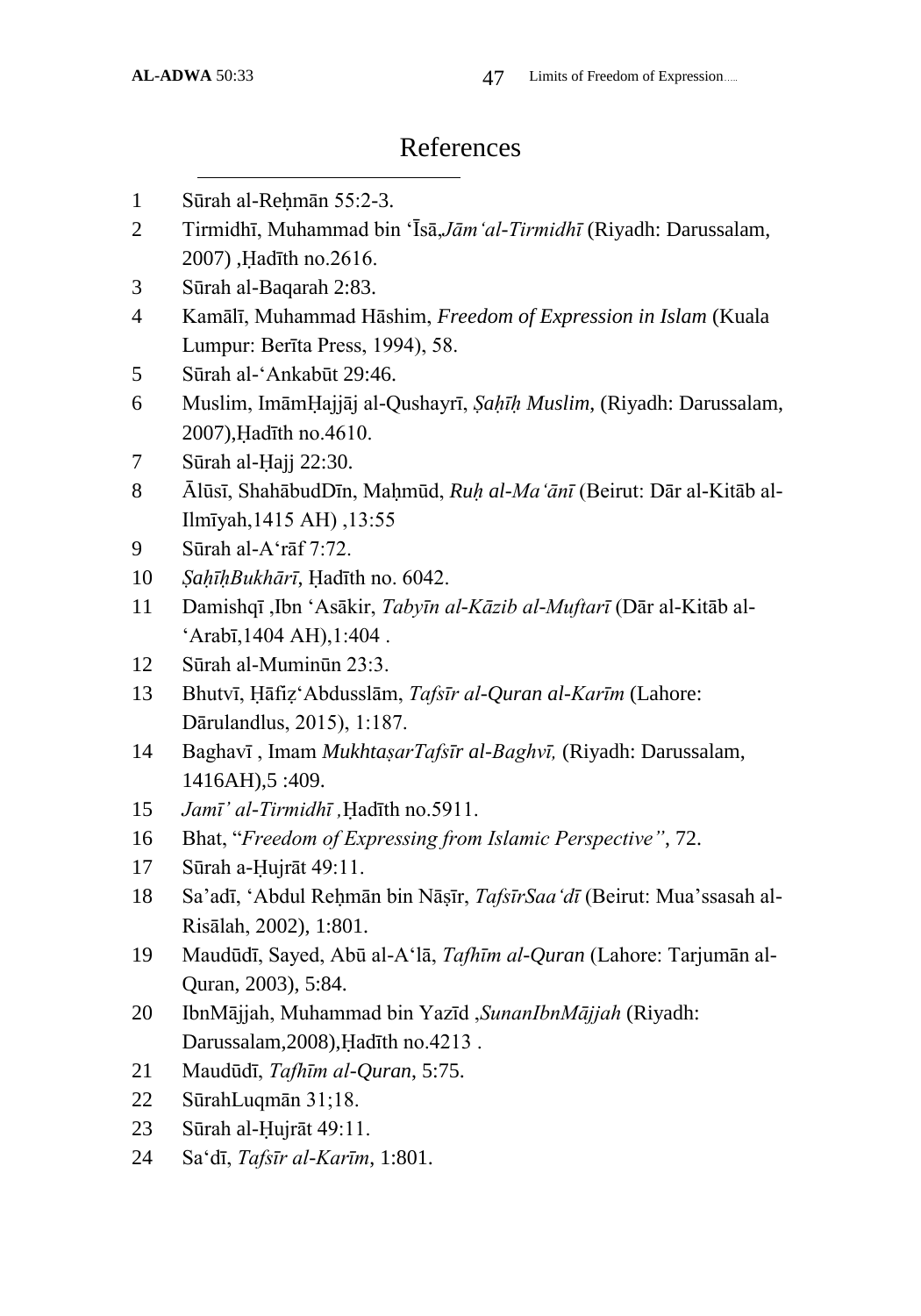- Maudūdī, *Tafhīm al-Quran,* 5:85.
- Sūrah al-Tīn 95:4.
- Qudhāī, Muhammad bin Slāmah, *MusnadShahāb*(Beirut: Mua"ssisah al-Risālah, 1986),Ḥadīth no.121.
- Bhat, "*Freedom of Expressing from Islamic Perspective"*, 72.
- Hastings, James,( ed.), *The Encyclopedia of Religion & Ethics* ( New York: T&T ,1961) ,2:672.
- Samār"ī, Nu"mān, "Abdul Razzāq , *Aḥkām al-Murtad* (Riyadh: Dār al- "Ulūm,1983),116.
- 31 Sūrah al-Ahzāb 33:57.
- 32 Sūrah al-Ahzāb 33:59.
- IbnTaymīyāh, Aḥmad bin "Abdul Ḥalīm, *al-Ṣārim al-Maslūl* (Beirut: Dār al-Kitāb, 1978), 99.
- Sūrah al-Baqarah 2:42
- Ṭanṭāwī, Syed Muhammad, *Al-Tafsīr al-Wasīṭ* (Cairo: DārNahdha al-Fujālah, 1998), 1:68.
- *Surah al-Baqrah* 2:174.
- Sūrah al-Nisā"4:135.
- Bhat, "*Freedom of Expressing from Islamic Perspective",* 71.
- Sūrah al-Ḥujrāt 49:6.
- Mawdūdī, *Tafhīm al-Quran*,5:73.
- *Ṣaḥīḥ Muslim*, Ḥadīth no.7.
- Al-Bānī, Nāṣiral-Dīn, *Silsilāh al-Ṣaḥīḥāh*(Riyadh: Maktabah al-Ma"ārif, 2002),Ḥadīth no.2025 .
- Nowawī, Sharaf-al-Dīn, *SharaḥṢaḥīḥ Muslim* (Beirut: DārIḥyā al-Turāth al-"Arabī, 1973), 1:72.
- Sūrah al-Nisā"4:83.
- Sūrah al-Isrā"15:36.
- *SahīhBukhārī,*Ḥadīth no.6556.
- Sūrah al-Nūr 24:19.
- IbnKathīr, Hafiz, Imādud Din, *Tafsīr al-Quran al-"Aẓīm* (Riyadh: Dār al-Taiba, 1999), 6:29.
- *ṢaḥīḥBukhārī*, Ḥadīth no.6552.
- *Musnad-e-Aḥmad ,*Ḥadīth no.22455.
- Kamālī, *Freedom of Expression in Islam*, 162.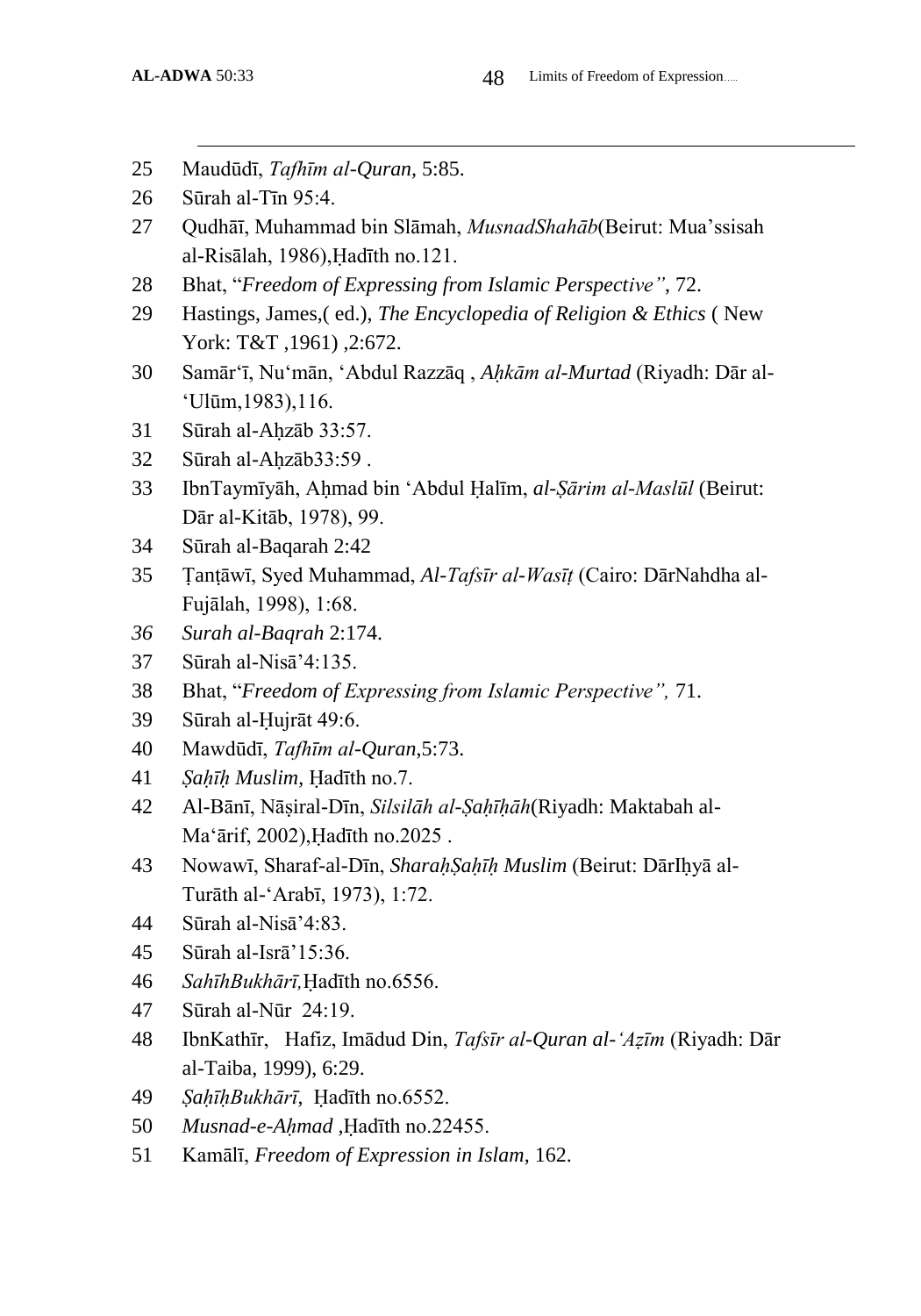- Sūrah al-Naḥl 16:90.
- Sūrah al-A"rāf 7:33.
- *ṢaḥīḥIbnMājjah*, Ḥadīth no. 4352.
- Ghazālī, AbūHāmid, *Iḥyāal-"Ulūm al-Dīn* (Beirut: Dār al-Fikr, 1980), 3:190.
- Kamālī, *Freedom of Expression in Islam*, 119 .
- SūrahḤujrāt 49:12.
- *ṢaḥīḥBukhārī*, Ḥadīth no.6133.
- *Jāmī" al-Tirmidhī*, Ḥadīth no.84 .
- Nowawī, Sharaf- al-Dīn*, Riyādh al-Ṣāliḥhīn,* (Lahore: Darussalam, 1997), Ḥadīthno.1530.
- *SunanAbūDā"ūd,* Ḥadīth no. 4882.
- https://drnaumanshad.wordpress.com/what-is-personal-what-is-not-theislamic-perspective/7/1/2017/
- Fathī, *Freedom of Expression*, 2.
- [http://www.merriam-webster.com/dictionary/libel/A](http://www.merriam-webster.com/dictionary/libel/)ccessed;10/1/2017/
- Maudūdī, *Tafhīm al-Quran*, 5:91.
- Kamālī, *Freedom of Expression in Islam*, 165.
- Sūrah al-Nūr 24:4-5.
- IbnKathīr, *TafsīrIbnKathīr*, 3:350.
- IbnRushd , Muhammad bin Ahmad , *Bidāyah al-Mujtahid*(Cairo: Dār al-Ḥadīth, 2004), 2:440.
- **Ḥadd:** According to Islamic scholars Ḥadd (definite punishment) is a right of God. No any ruler or scholar has right to cancel or change it. There are five agreed upon Ḥudūd in Sharī"ah (Islamic Law).
- IbnRushd, *Bidāyah al-Mujtahid*, 2:443.
- Kamālī, *Freedom of Expression in Islam*, 166.
- Bhat, "*Freedom of Expression from an Islamic Perspective",* 71.
- 

http://topbooklibrary.com/download/Freedom+Of+Expression/Access ed; 25/1/2017/

- al-Ī"llī, Abdul Ḥakīm Hassan, *al-Ḥurrīyyah al-"Āmmah*(Beirut: DārFikar al-Arabī, 1983), 484.
- Afzal-ur-Reḥmān, *ShakhṣīĀzādī (Personal Liberty)* (Lahore: Feroze Sons, 1993), 60